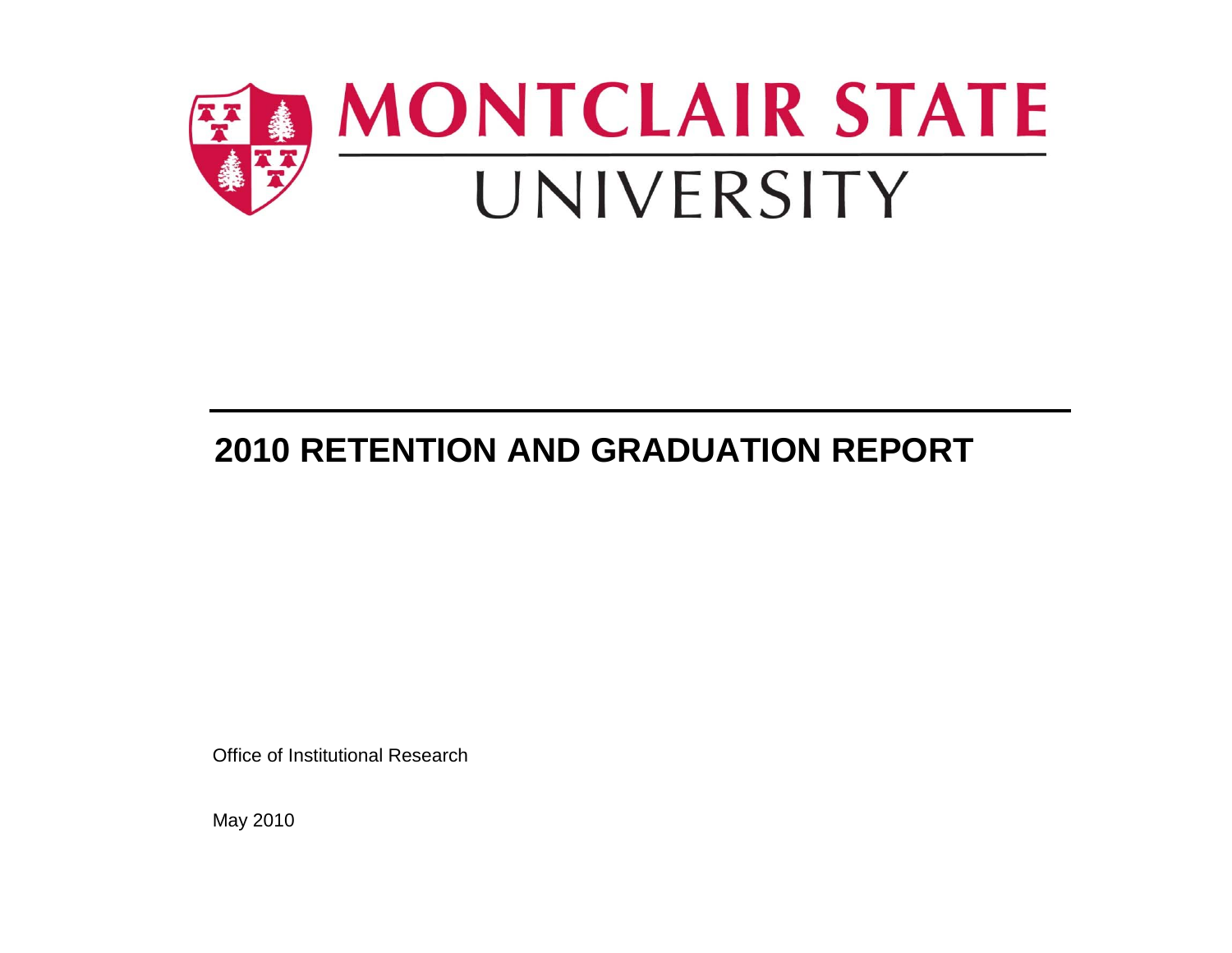#### **TABLE 1: RETENTION AND GRADUATION RATES FOR FULL-TIME, FIRST TIME FRESHMAN COHORTS FALL 1999 TO FALL 2008 [1]**

|                              |                                                                  |                       | <b>RETENTION RATES</b>                      |                              | <b>RETENTION &amp; CUMULATIVE GRADUATION RATES [2]</b> |                                   |                                  |                                   |                                  |                                                                                                               |
|------------------------------|------------------------------------------------------------------|-----------------------|---------------------------------------------|------------------------------|--------------------------------------------------------|-----------------------------------|----------------------------------|-----------------------------------|----------------------------------|---------------------------------------------------------------------------------------------------------------|
| <b>YEAR</b><br><b>COHORT</b> | <b>NUMBER IN</b><br><b>ENTERING</b><br><b>ENTERED COHORT [3]</b> | <b>SECOND</b><br>YEAR | PERCENT RETAINED TO<br>THIRD<br><b>YEAR</b> | <b>FOURTH</b><br><b>YEAR</b> | <b>PERCENT</b><br><b>4 YEARS</b>                       | <b>PERCENT</b><br><b>5TH YEAR</b> | <b>PERCENT</b><br><b>5 YEARS</b> | <b>PERCENT</b><br><b>6TH YEAR</b> | <b>PERCENT</b><br><b>6 YEARS</b> | <b>PERCENT</b><br><b>GRADUATED RETAINED TO GRADUATED RETAINED TO GRADUATED RETAINED TO</b><br><b>7TH YEAR</b> |
| 1999                         | 1,319                                                            | 83.4%                 | 73.3%                                       | 69.8%                        | 23.4%                                                  | 44.4%                             | 50.4%                            | 14.6%                             | 58.3%                            | 6.5%                                                                                                          |
| 2000                         | 1,324                                                            | 82.6%                 | 72.7%                                       | 68.5%                        | 26.5%                                                  | 40.6%                             | 52.6%                            | 11.5%                             | 59.3%                            | 5.0%                                                                                                          |
| 2001                         | 1,378                                                            | 85.0%                 | 75.5%                                       | 70.9%                        | 27.0%                                                  | 41.7%                             | 54.0%                            | 13.6%                             | 61.2%                            | 5.6%                                                                                                          |
| 2002                         | 1,470                                                            | 81.9%                 | 74.1%                                       | 69.1%                        | 27.9%                                                  | 39.1%                             | 54.4%                            | 11.2%                             | 62.1%                            | 3.9%                                                                                                          |
| 2003                         | 1,594                                                            | 84.9%                 | 73.5%                                       | 68.1%                        | 29.5%                                                  | 37.8%                             | 54.8%                            | 11.4%                             | 61.8%                            | 4.3%                                                                                                          |
| 2004                         | 1,737                                                            | 82.4%                 | 71.4%                                       | 67.5%                        | 30.7%                                                  | 36.4%                             | 55.6%                            | 10.3%                             |                                  |                                                                                                               |
| 2005                         | 1,868                                                            | 81.3%                 | 71.9%                                       | 68.1%                        | <b>34.0%</b>                                           | 33.7%                             |                                  |                                   |                                  |                                                                                                               |
| 2006                         | 2,018                                                            | 81.6%                 | 73.6%                                       | 70.0%                        |                                                        |                                   |                                  |                                   |                                  |                                                                                                               |
| 2007 [4]                     | 2,069                                                            | 81.9%                 | 73.7%                                       |                              |                                                        |                                   |                                  |                                   |                                  |                                                                                                               |
| 2008 [4]                     | 2,257                                                            | 83.0%                 |                                             |                              |                                                        |                                   |                                  |                                   |                                  |                                                                                                               |

[1] Sources: SURE/IPEDS Enrollment, Degree, and SSN Change file submissions. Retention rates exclude degree earners.

[2] Graduation rates correspond to those reported on the IPEDS Graduation Rate Survey (GRS).

[3] This is the Revised IPEDS GRS Cohort number, with exclusions (death, permanent disability, military service, foreign service, & church mission service) removed. [4] Beginning in 2007, IPEDS tracks all full-time, first-time students, including those who enter with enough credits to be classified as sophomores or above.

= Our most recent one-year retention, four-year graduation, five-year graduation, and six-year gratuations rates.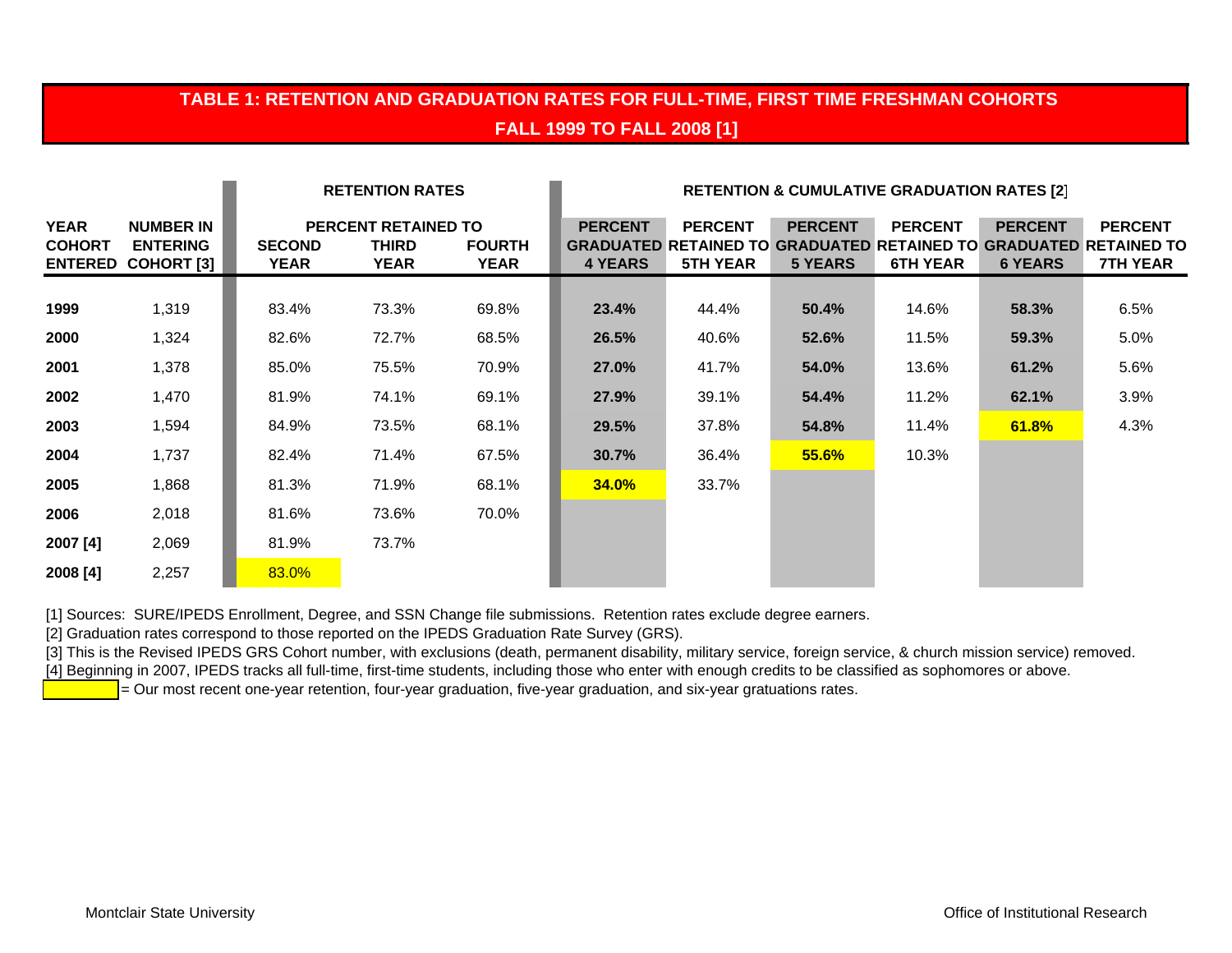#### **TABLE 2: RETENTION AND GRADUATION RATES FOR FULL-TIME, FIRST TIME FRESHMAN COHORTS BY ADMISSIONS STATUS, FALL 2002 TO FALL 2008 [1]**

|              |                  | <b>RETENTION RATES</b> |                     |               | <b>RETENTION &amp; CUMULATIVE GRADUATION RATES</b> |                                                                          |                |                 |                |                 |  |
|--------------|------------------|------------------------|---------------------|---------------|----------------------------------------------------|--------------------------------------------------------------------------|----------------|-----------------|----------------|-----------------|--|
| YEAR &       | <b>NUMBER IN</b> |                        | PERCENT RETAINED TO |               | <b>PERCENT</b>                                     | <b>PERCENT</b>                                                           | <b>PERCENT</b> | <b>PERCENT</b>  | <b>PERCENT</b> | <b>PERCENT</b>  |  |
| <b>ADMIT</b> | <b>ENTERING</b>  | <b>SECOND</b>          | <b>THIRD</b>        | <b>FOURTH</b> |                                                    | <b>GRADUATED RETAINED TO GRADUATED RETAINED TO GRADUATED RETAINED TO</b> |                |                 |                |                 |  |
| <b>TYPE</b>  | <b>COHORT</b>    | <b>YEAR</b>            | <b>YEAR</b>         | <b>YEAR</b>   | <b>4 YEARS</b>                                     | <b>5TH YEAR</b>                                                          | <b>5 YEARS</b> | <b>6TH YEAR</b> | <b>6 YEARS</b> | <b>7TH YEAR</b> |  |
| 2002         | 1,470            | 81.9%                  | 74.1%               | 69.1%         | 27.9%                                              | 39.1%                                                                    | 54.4%          | 11.2%           | 62.1%          | 3.9%            |  |
| Regular      | 1,171            | 82.0%                  | 74.9%               | 69.8%         | 30.2%                                              | 37.8%                                                                    | 56.4%          | 10.8%           | 63.2%          | 4.2%            |  |
| <b>EOF</b>   | 145              | 87.6%                  | 77.9%               | 71.0%         | 21.4%                                              | 46.2%                                                                    | 54.5%          | 11.7%           | 62.8%          | 2.1%            |  |
| Special      | 154              | 76.0%                  | 64.3%               | 62.3%         | 16.2%                                              | 42.2%                                                                    | 39.0%          | 13.6%           | 53.2%          | 3.9%            |  |
| 2003         | 1,594            | 84.9%                  | 73.5%               | 68.1%         | 29.5%                                              | 37.8%                                                                    | 54.8%          | 11.4%           | 61.8%          | 4.3%            |  |
| Regular      | 1,347            | 84.8%                  | 73.9%               | 68.1%         | 31.6%                                              | 36.6%                                                                    | 56.4%          | 10.8%           | 63.2%          | 4.3%            |  |
| <b>EOF</b>   | 136              | 89.0%                  | 74.3%               | 71.3%         | 22.1%                                              | 44.1%                                                                    | 52.2%          | 11.0%           | 58.8%          | 2.9%            |  |
| Special      | 111              | 81.1%                  | 68.5%               | 64.9%         | 13.5%                                              | 44.1%                                                                    | 38.7%          | 18.0%           | 48.6%          | 6.3%            |  |
| 2004         | 1,737            | 82.4%                  | 71.4%               | 67.5%         | 30.7%                                              | 36.4%                                                                    | 55.6%          | 10.3%           |                |                 |  |
| Regular      | 1,487            | 82.9%                  | 72.3%               | 68.7%         | 33.1%                                              | 35.5%                                                                    | 58.0%          | 9.5%            |                |                 |  |
| <b>EOF</b>   | 154              | 81.8%                  | 68.2%               | 61.0%         | 20.1%                                              | 40.3%                                                                    | 44.2%          | 14.3%           |                |                 |  |
| Special      | 96               | 76.0%                  | 62.5%               | 59.4%         | 11.5%                                              | 43.8%                                                                    | 35.4%          | 15.6%           |                |                 |  |
| 2005         | 1,868            | 81.3%                  | 71.9%               | 68.1%         | 34.0%                                              | 33.7%                                                                    |                |                 |                |                 |  |
| Regular      | 1,612            | 81.7%                  | 73.1%               | 69.1%         | 36.8%                                              | 32.1%                                                                    |                |                 |                |                 |  |
| <b>EOF</b>   | 148              | 83.1%                  | 69.6%               | 65.5%         | 19.6%                                              | 45.9%                                                                    |                |                 |                |                 |  |
| Special      | 108              | 73.1%                  | 58.3%               | 56.5%         | 12.0%                                              | 40.7%                                                                    |                |                 |                |                 |  |
| 2006         | 2,018            | 81.6%                  | 73.6%               | 70.0%         |                                                    |                                                                          |                |                 |                |                 |  |
| Regular      | 1,720            | 82.0%                  | 74.8%               | 71.2%         |                                                    |                                                                          |                |                 |                |                 |  |
| <b>EOF</b>   | 140              | 79.3%                  | 63.6%               | 58.6%         |                                                    |                                                                          |                |                 |                |                 |  |
| Special      | 158              | 79.7%                  | 69.6%               | 67.1%         |                                                    |                                                                          |                |                 |                |                 |  |
| 2007 [2]     | 2,069            | 81.9%                  | 73.7%               |               |                                                    |                                                                          |                |                 |                |                 |  |
| Regular      | 1,722            | 82.1%                  | 73.9%               |               |                                                    |                                                                          |                |                 |                |                 |  |
| <b>EOF</b>   | 148              | 75.7%                  | 66.9%               |               |                                                    |                                                                          |                |                 |                |                 |  |
| Special      | 199              | 84.4%                  | 76.9%               |               |                                                    |                                                                          |                |                 |                |                 |  |
| 2008 [2]     | 2,257            | 83.0%                  |                     |               |                                                    |                                                                          |                |                 |                |                 |  |
| Regular      | 1,934            | 82.8%                  |                     |               |                                                    |                                                                          |                |                 |                |                 |  |
| <b>EOF</b>   | 160              | 83.8%                  |                     |               |                                                    |                                                                          |                |                 |                |                 |  |
| Special      | 163              | 84.7%                  |                     |               |                                                    |                                                                          |                |                 |                |                 |  |

[1] Sources: SURE/IPEDS Enrollment, Degree, and SSN Change file submissions. Retention rates exclude degree earners.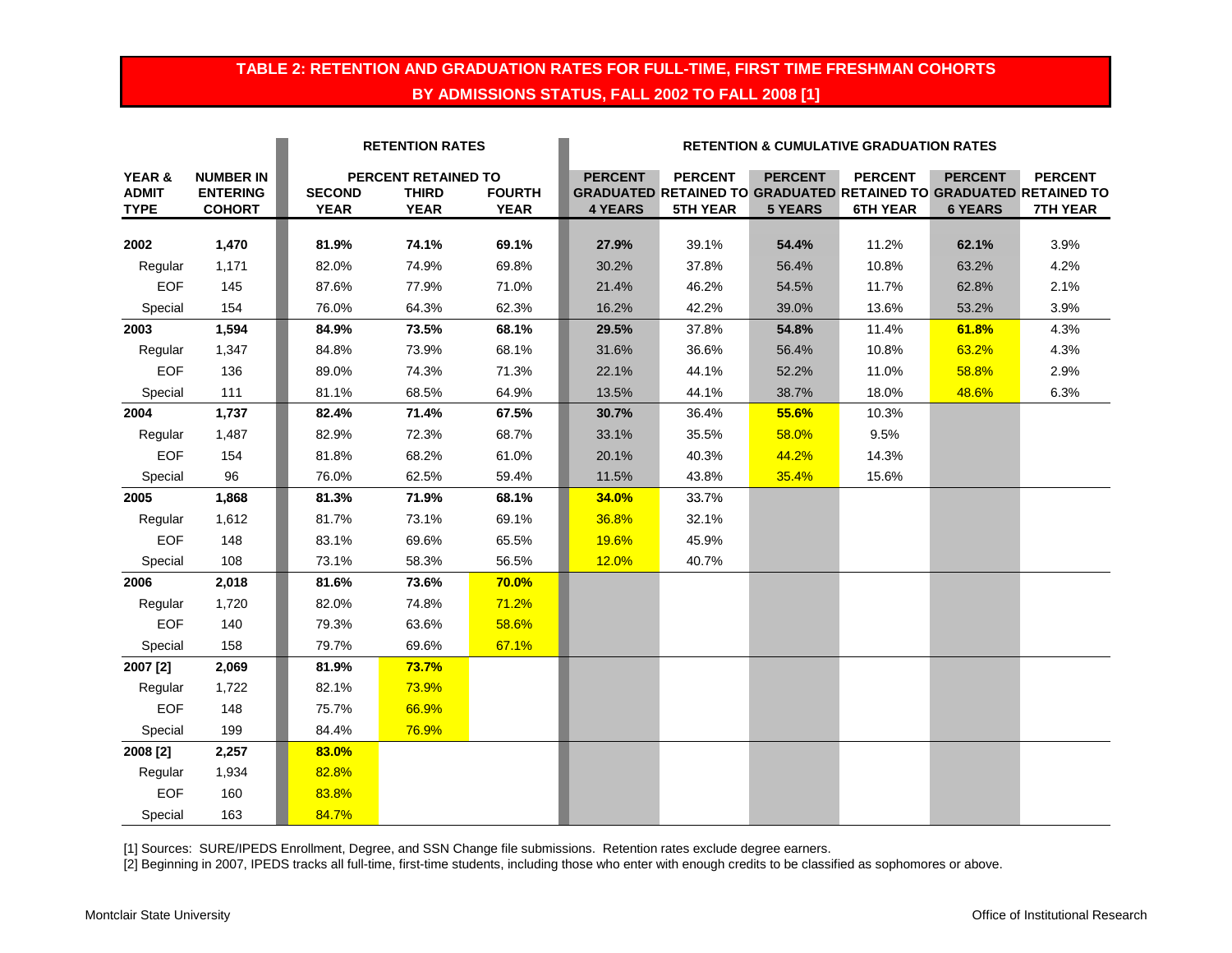#### **TABLE 3: RETENTION AND GRADUATION RATES FOR FULL-TIME, FIRST TIME FRESHMAN COHORTS BY SEX, FALL 2002 TO FALL 2008 [1]**

|                                        |                                                      |                              | <b>RETENTION RATES</b>                             |                              | <b>RETENTION &amp; CUMULATIVE GRADUATION RATES</b> |                                   |                                  |                                   |                                  |                                                                                                               |
|----------------------------------------|------------------------------------------------------|------------------------------|----------------------------------------------------|------------------------------|----------------------------------------------------|-----------------------------------|----------------------------------|-----------------------------------|----------------------------------|---------------------------------------------------------------------------------------------------------------|
| <b>YEAR</b><br><b>ENTERED</b><br>& SEX | <b>NUMBER IN</b><br><b>ENTERING</b><br><b>COHORT</b> | <b>SECOND</b><br><b>YEAR</b> | PERCENT RETAINED TO<br><b>THIRD</b><br><b>YEAR</b> | <b>FOURTH</b><br><b>YEAR</b> | <b>PERCENT</b><br><b>4 YEARS</b>                   | <b>PERCENT</b><br><b>5TH YEAR</b> | <b>PERCENT</b><br><b>5 YEARS</b> | <b>PERCENT</b><br><b>6TH YEAR</b> | <b>PERCENT</b><br><b>6 YEARS</b> | <b>PERCENT</b><br><b>GRADUATED RETAINED TO GRADUATED RETAINED TO GRADUATED RETAINED TO</b><br><b>7TH YEAR</b> |
| 2002                                   | 1,470                                                | 81.9%                        | 74.1%                                              | 69.1%                        | 27.8%                                              | 39.1%                             | 54.3%                            | 11.2%                             | 62.1%                            | 3.9%                                                                                                          |
| Female                                 | 881                                                  | 83.5%                        | 76.5%                                              | 71.1%                        | 33.3%                                              | 37.2%                             | 59.8%                            | 10.1%                             | 67.1%                            | 3.4%                                                                                                          |
| Male                                   | 589                                                  | 79.5%                        | 70.5%                                              | 64.7%                        | 19.9%                                              | 41.9%                             | 46.2%                            | 12.7%                             | 54.7%                            | 4.8%                                                                                                          |
| 2003                                   | 1,594                                                | 84.9%                        | 73.5%                                              | 68.1%                        | 29.5%                                              | 37.8%                             | 54.8%                            | 11.4%                             | 61.8%                            | 4.3%                                                                                                          |
| Female                                 | 934                                                  | 87.0%                        | 77.7%                                              | 71.3%                        | 36.1%                                              | 35.8%                             | 61.8%                            | 9.3%                              | 67.5%                            | 3.6%                                                                                                          |
| Male                                   | 660                                                  | 81.8%                        | 67.6%                                              | 63.6%                        | 20.3%                                              | 40.6%                             | 45.0%                            | 14.2%                             | 53.8%                            | 5.3%                                                                                                          |
| 2004                                   | 1,737                                                | 82.4%                        | 71.4%                                              | 67.5%                        | 30.7%                                              | 36.4%                             | 55.6%                            | 10.3%                             |                                  |                                                                                                               |
| Female                                 | 1,015                                                | 85.7%                        | 75.4%                                              | 71.7%                        | 36.5%                                              | 35.2%                             | 61.5%                            | 9.1%                              |                                  |                                                                                                               |
| Male                                   | 722                                                  | 77.7%                        | 65.8%                                              | 61.5%                        | 22.7%                                              | 38.1%                             | 47.2%                            | 12.0%                             |                                  |                                                                                                               |
| 2005                                   | 1,868                                                | 81.3%                        | 71.9%                                              | 68.1%                        | <b>34.0%</b>                                       | 33.7%                             |                                  |                                   |                                  |                                                                                                               |
| Female                                 | 1,065                                                | 85.3%                        | 77.7%                                              | 73.1%                        | 42.0%                                              | 31.5%                             |                                  |                                   |                                  |                                                                                                               |
| Male                                   | 803                                                  | 76.1%                        | 64.4%                                              | 61.4%                        | 23.4%                                              | 36.7%                             |                                  |                                   |                                  |                                                                                                               |
| 2006                                   | 2,018                                                | 81.6%                        | 73.6%                                              | <b>70.0%</b>                 |                                                    |                                   |                                  |                                   |                                  |                                                                                                               |
| Female                                 | 1,197                                                | 82.7%                        | 75.4%                                              | 72.4%                        |                                                    |                                   |                                  |                                   |                                  |                                                                                                               |
| Male                                   | 821                                                  | 80.0%                        | 71.0%                                              | 66.5%                        |                                                    |                                   |                                  |                                   |                                  |                                                                                                               |
| 2007 [2]                               | 2,069                                                | 81.9%                        | 73.7%                                              |                              |                                                    |                                   |                                  |                                   |                                  |                                                                                                               |
| Female                                 | 1,277                                                | 82.7%                        | <b>74.9%</b>                                       |                              |                                                    |                                   |                                  |                                   |                                  |                                                                                                               |
| Male                                   | 792                                                  | 80.6%                        | 71.7%                                              |                              |                                                    |                                   |                                  |                                   |                                  |                                                                                                               |
| 2008 [2]                               | 2,257                                                | 83.0%                        |                                                    |                              |                                                    |                                   |                                  |                                   |                                  |                                                                                                               |
| Female                                 | 1,365                                                | 84.2%                        |                                                    |                              |                                                    |                                   |                                  |                                   |                                  |                                                                                                               |
| Male                                   | 892                                                  | 81.1%                        |                                                    |                              |                                                    |                                   |                                  |                                   |                                  |                                                                                                               |

[1] Sources: SURE/IPEDS Enrollment, Degree, and SSN Change file submissions. Retention rates exclude degree earners.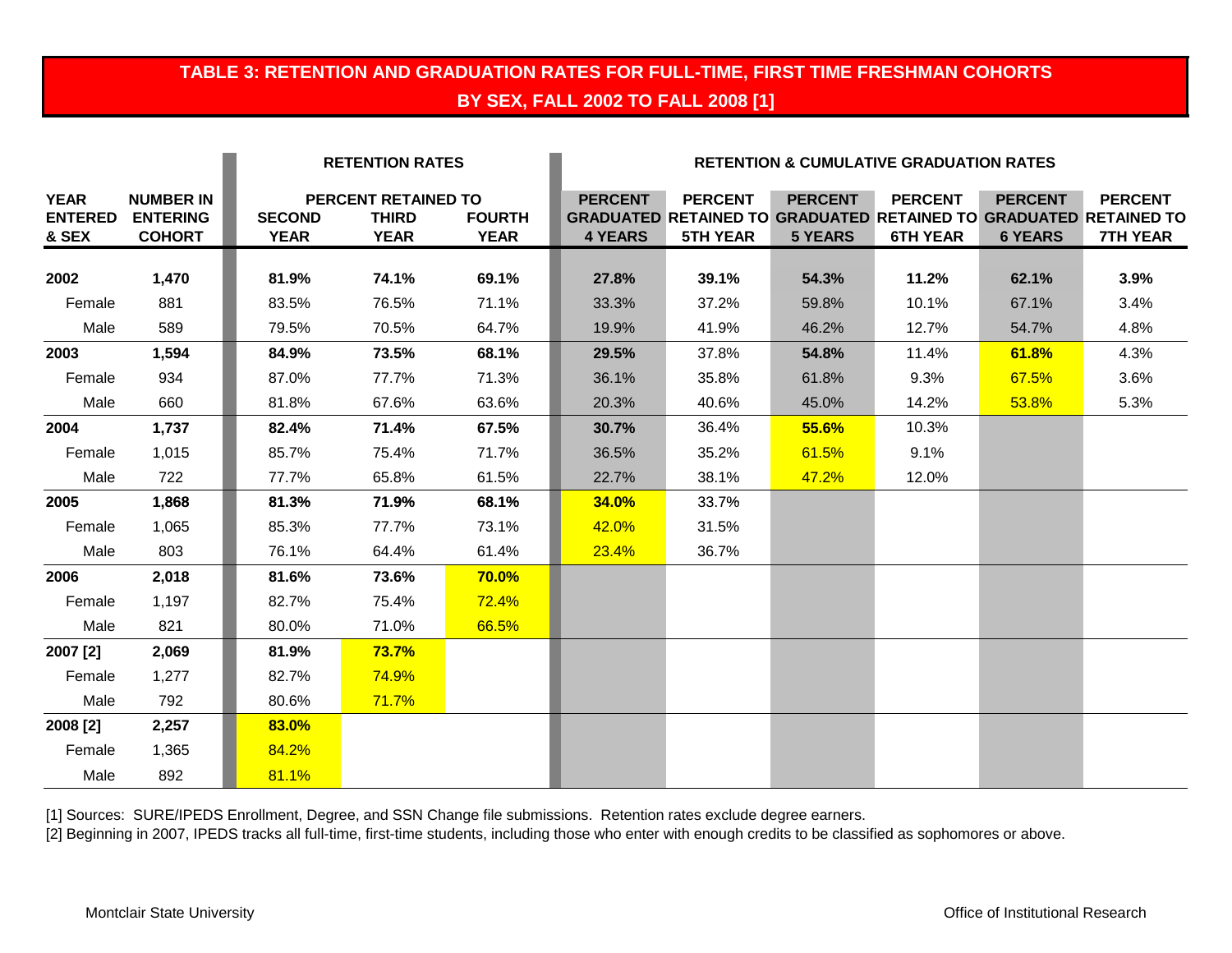# **TABLE 4: RETENTION AND GRADUATION RATES FOR FULL-TIME, FIRST TIME FRESHMAN COHORTS BY RACE/ETHNICITY/U.S. RESIDENCY, FALL 2003 TO FALL 2008 [1]**

|                                                    |                                                      | <b>RETENTION RATES</b>       |                                                           |                              | <b>RETENTION &amp; CUMULATIVE GRADUATION RATES</b> |                                   |                                  |                                   |                                  |                                                                                                               |  |
|----------------------------------------------------|------------------------------------------------------|------------------------------|-----------------------------------------------------------|------------------------------|----------------------------------------------------|-----------------------------------|----------------------------------|-----------------------------------|----------------------------------|---------------------------------------------------------------------------------------------------------------|--|
| <b>YEAR &amp;</b><br><b>RACE/</b><br><b>ETHNIC</b> | <b>NUMBER IN</b><br><b>ENTERING</b><br><b>COHORT</b> | <b>SECOND</b><br><b>YEAR</b> | <b>PERCENT RETAINED TO</b><br><b>THIRD</b><br><b>YEAR</b> | <b>FOURTH</b><br><b>YEAR</b> | <b>PERCENT</b><br><b>4 YEARS</b>                   | <b>PERCENT</b><br><b>5TH YEAR</b> | <b>PERCENT</b><br><b>5 YEARS</b> | <b>PERCENT</b><br><b>6TH YEAR</b> | <b>PERCENT</b><br><b>6 YEARS</b> | <b>PERCENT</b><br><b>GRADUATED RETAINED TO GRADUATED RETAINED TO GRADUATED RETAINED TO</b><br><b>7TH YEAR</b> |  |
| 2003                                               | 1,594                                                | 84.9%                        | 73.5%                                                     | 68.1%                        | 29.5%                                              | 37.8%                             | 54.8%                            | 11.4%                             | 61.8%                            | 4.3%                                                                                                          |  |
| African Am                                         | 178                                                  | 84.3%                        | 73.0%                                                     | 70.8%                        | 24.7%                                              | 40.4%                             | 51.7%                            | 11.2%                             | 57.3%                            | 5.6%                                                                                                          |  |
| Asian                                              | 106                                                  | 83.0%                        | 74.5%                                                     | 65.1%                        | 36.8%                                              | 32.1%                             | 55.7%                            | 12.3%                             | 61.3%                            | 6.6%                                                                                                          |  |
| Latino/a                                           | 267                                                  | 83.5%                        | 71.2%                                                     | 62.2%                        | 25.1%                                              | 36.7%                             | 47.6%                            | 13.5%                             | 55.1%                            | 5.2%                                                                                                          |  |
| Native Am                                          | $\overline{7}$                                       | 100.0%                       | 100.0%                                                    | 85.7%                        | 28.6%                                              | 57.1%                             | 28.6%                            | 57.1%                             | <b>71.4%</b>                     | 14.3%                                                                                                         |  |
| White                                              | 972                                                  | 85.9%                        | 74.7%                                                     | 70.2%                        | 30.9%                                              | 38.7%                             | 58.2%                            | 10.3%                             | 65.3%                            | 3.4%                                                                                                          |  |
| Internat'l                                         | 29                                                   | 75.9%                        | 58.6%                                                     | 55.2%                        | 34.5%                                              | 20.7%                             | 48.3%                            | 6.9%                              | 51.7%                            | 3.4%                                                                                                          |  |
| Unknown                                            | 35                                                   | 80.0%                        | 65.7%                                                     | 60.0%                        | 25.7%                                              | 34.3%                             | 40.0%                            | 17.1%                             | 45.7%                            | 8.6%                                                                                                          |  |
| 2004                                               | 1,737                                                | 82.4%                        | 71.4%                                                     | 67.5%                        | 30.7%                                              | 36.4%                             | 55.6%                            | 10.3%                             |                                  |                                                                                                               |  |
| African Am                                         | 195                                                  | 80.0%                        | 69.7%                                                     | 62.6%                        | 27.7%                                              | 33.8%                             | 52.8%                            | 7.7%                              |                                  |                                                                                                               |  |
| Asian                                              | 121                                                  | 81.0%                        | 67.8%                                                     | 64.5%                        | 28.1%                                              | 37.2%                             | 52.9%                            | 9.9%                              |                                  |                                                                                                               |  |
| Latino/a                                           | 282                                                  | 81.9%                        | 72.7%                                                     | 67.7%                        | 30.5%                                              | 37.9%                             | 54.6%                            | 11.3%                             |                                  |                                                                                                               |  |
| Native Am                                          | 3                                                    | 66.7%                        | 33.3%                                                     | 33.3%                        | 33.3%                                              | 33.3%                             | 33.3%                            | 33.3%                             |                                  |                                                                                                               |  |
| White                                              | 1,056                                                | 82.9%                        | 71.6%                                                     | 68.8%                        | 31.0%                                              | 36.9%                             | 57.0%                            | 9.9%                              |                                  |                                                                                                               |  |
| Internat'l                                         | 35                                                   | 91.4%                        | 74.3%                                                     | 62.9%                        | 45.7%                                              | 25.7%                             | 48.6%                            | 22.9%                             |                                  |                                                                                                               |  |
| Unknown                                            | 45                                                   | 82.2%                        | 75.6%                                                     | 68.9%                        | 35.6%                                              | 31.1%                             | 53.3%                            | 13.3%                             |                                  |                                                                                                               |  |
| 2005                                               | 1,868                                                | 81.3%                        | 71.9%                                                     | 68.1%                        | 34.0%                                              | 33.7%                             |                                  |                                   |                                  |                                                                                                               |  |
| African Am                                         | 201                                                  | 75.1%                        | 62.2%                                                     | 59.2%                        | 24.4%                                              | 32.3%                             |                                  |                                   |                                  |                                                                                                               |  |
| Asian                                              | 130                                                  | 83.8%                        | 73.8%                                                     | 70.0%                        | 35.4%                                              | 35.4%                             |                                  |                                   |                                  |                                                                                                               |  |
| Latino/a                                           | 346                                                  | 80.1%                        | 71.7%                                                     | 65.6%                        | 32.9%                                              | 31.8%                             |                                  |                                   |                                  |                                                                                                               |  |
| Native Am                                          | 3                                                    | 66.7%                        | 66.7%                                                     | 66.7%                        | 66.7%                                              | 0.0%                              |                                  |                                   |                                  |                                                                                                               |  |
| White                                              | 1,146                                                | 82.8%                        | 73.6%                                                     | 70.3%                        | 36.1%                                              | 34.1%                             |                                  |                                   |                                  |                                                                                                               |  |
| Internat'l                                         | 29                                                   | 79.3%                        | 79.3%                                                     | 72.4%                        | 31.0%                                              | 44.8%                             |                                  |                                   |                                  |                                                                                                               |  |
| Unknown                                            | 13                                                   | 61.5%                        | 46.2%                                                     | 46.2%                        | 7.7%                                               | 38.5%                             |                                  |                                   |                                  |                                                                                                               |  |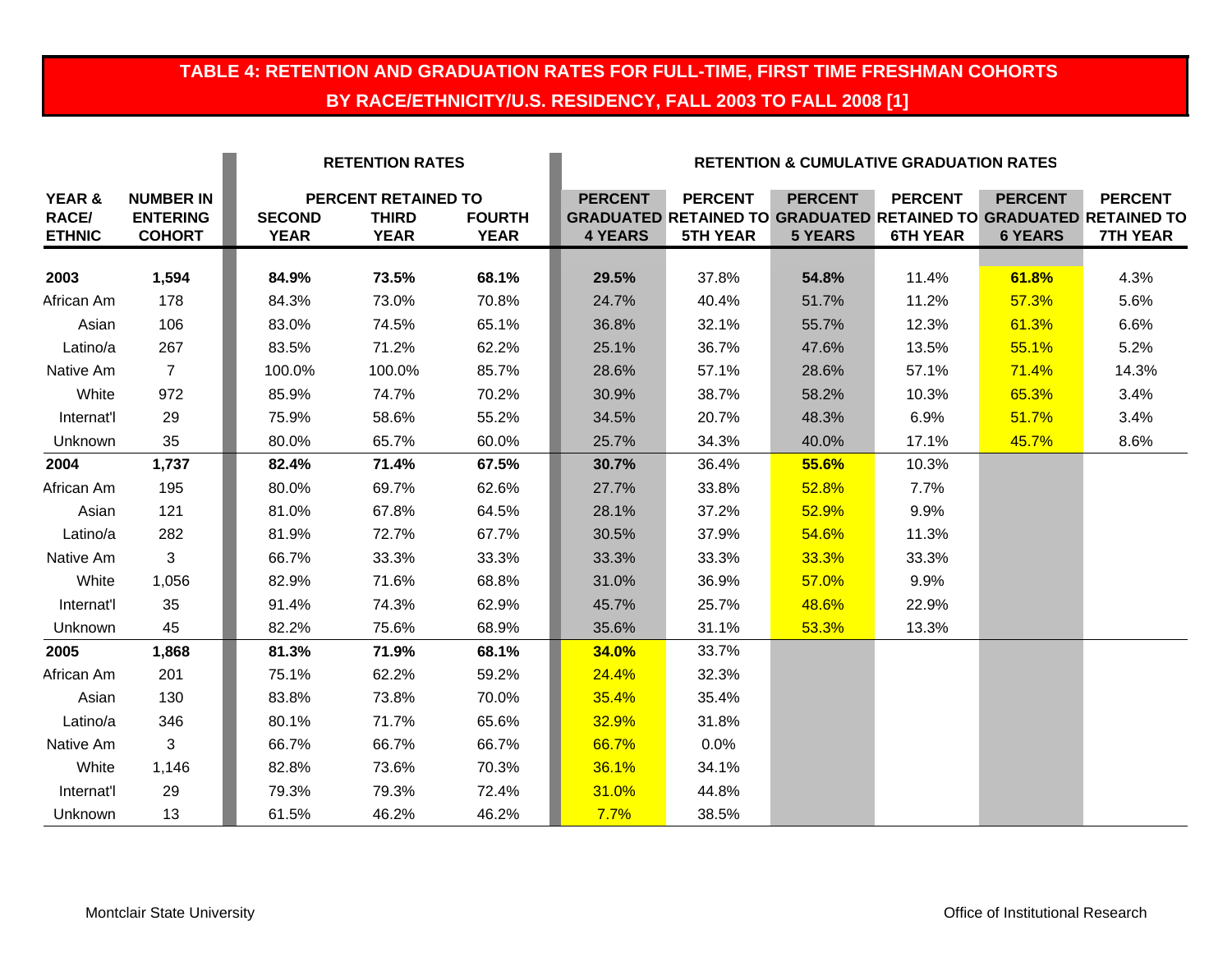|                                         |                                                      | <b>RETENTION RATES</b>       |                                                    | <b>RETENTION &amp; CUMULATIVE GRADUATION RATES</b> |                                  |                                   |                                  |                                   |                                  |                                                                                                               |
|-----------------------------------------|------------------------------------------------------|------------------------------|----------------------------------------------------|----------------------------------------------------|----------------------------------|-----------------------------------|----------------------------------|-----------------------------------|----------------------------------|---------------------------------------------------------------------------------------------------------------|
| YEAR &<br><b>RACE/</b><br><b>ETHNIC</b> | <b>NUMBER IN</b><br><b>ENTERING</b><br><b>COHORT</b> | <b>SECOND</b><br><b>YEAR</b> | PERCENT RETAINED TO<br><b>THIRD</b><br><b>YEAR</b> | <b>FOURTH</b><br><b>YEAR</b>                       | <b>PERCENT</b><br><b>4 YEARS</b> | <b>PERCENT</b><br><b>5TH YEAR</b> | <b>PERCENT</b><br><b>5 YEARS</b> | <b>PERCENT</b><br><b>6TH YEAR</b> | <b>PERCENT</b><br><b>6 YEARS</b> | <b>PERCENT</b><br><b>GRADUATED RETAINED TO GRADUATED RETAINED TO GRADUATED RETAINED TO</b><br><b>7TH YEAR</b> |
| 2006                                    | 2,018                                                | 81.6%                        | 73.6%                                              | <b>70.0%</b>                                       |                                  |                                   |                                  |                                   |                                  |                                                                                                               |
| African Am                              | 212                                                  | 82.5%                        | 69.3%                                              | 65.6%                                              |                                  |                                   |                                  |                                   |                                  |                                                                                                               |
| Asian                                   | 124                                                  | 81.5%                        | 75.0%                                              | 73.4%                                              |                                  |                                   |                                  |                                   |                                  |                                                                                                               |
| Latino/a                                | 375                                                  | 81.1%                        | 73.1%                                              | 69.3%                                              |                                  |                                   |                                  |                                   |                                  |                                                                                                               |
| Native Am                               | $\mathbf 0$                                          | N/A                          | N/A                                                | N/A                                                |                                  |                                   |                                  |                                   |                                  |                                                                                                               |
| White                                   | 1,261                                                | 81.7%                        | 74.7%                                              | 70.9%                                              |                                  |                                   |                                  |                                   |                                  |                                                                                                               |
| Internat'l                              | 24                                                   | 79.2%                        | 54.2%                                              | 58.3%                                              |                                  |                                   |                                  |                                   |                                  |                                                                                                               |
| Unknown                                 | 22                                                   | 81.8%                        | 72.7%                                              | 68.2%                                              |                                  |                                   |                                  |                                   |                                  |                                                                                                               |
| 2007 [2]                                | 2,069                                                | 81.9%                        | 73.7%                                              |                                                    |                                  |                                   |                                  |                                   |                                  |                                                                                                               |
| African Am                              | 181                                                  | 79.6%                        | 75.7%                                              |                                                    |                                  |                                   |                                  |                                   |                                  |                                                                                                               |
| Asian                                   | 136                                                  | 86.0%                        | 75.7%                                              |                                                    |                                  |                                   |                                  |                                   |                                  |                                                                                                               |
| Latino/a                                | 446                                                  | 78.3%                        | 69.3%                                              |                                                    |                                  |                                   |                                  |                                   |                                  |                                                                                                               |
| Native Am                               | 3                                                    | 100.0%                       | 66.7%                                              |                                                    |                                  |                                   |                                  |                                   |                                  |                                                                                                               |
| White                                   | 1,175                                                | 82.7%                        | 74.4%                                              |                                                    |                                  |                                   |                                  |                                   |                                  |                                                                                                               |
| Internat'l                              | 23                                                   | 73.9%                        | 69.6%                                              |                                                    |                                  |                                   |                                  |                                   |                                  |                                                                                                               |
| Unknown                                 | 105                                                  | 87.6%                        | 79.0%                                              |                                                    |                                  |                                   |                                  |                                   |                                  |                                                                                                               |
| 2008 [2]                                | 2,257                                                | 83.0%                        |                                                    |                                                    |                                  |                                   |                                  |                                   |                                  |                                                                                                               |
| African Am                              | 174                                                  | 81.6%                        |                                                    |                                                    |                                  |                                   |                                  |                                   |                                  |                                                                                                               |
| Asian                                   | 145                                                  | 82.8%                        |                                                    |                                                    |                                  |                                   |                                  |                                   |                                  |                                                                                                               |
| Latino/a                                | 466                                                  | 83.7%                        |                                                    |                                                    |                                  |                                   |                                  |                                   |                                  |                                                                                                               |
| Native Am                               | $\overline{4}$                                       | 75.0%                        |                                                    |                                                    |                                  |                                   |                                  |                                   |                                  |                                                                                                               |
| White                                   | 1,190                                                | 83.7%                        |                                                    |                                                    |                                  |                                   |                                  |                                   |                                  |                                                                                                               |
| Internat'l                              | 23                                                   | 82.6%                        |                                                    |                                                    |                                  |                                   |                                  |                                   |                                  |                                                                                                               |
| Unknown                                 | 255                                                  | 79.6%                        |                                                    |                                                    |                                  |                                   |                                  |                                   |                                  |                                                                                                               |

[1] Sources: SURE/IPEDS Enrollment, Degree, and SSN Change file submissions. Retention rates exclude degree earners.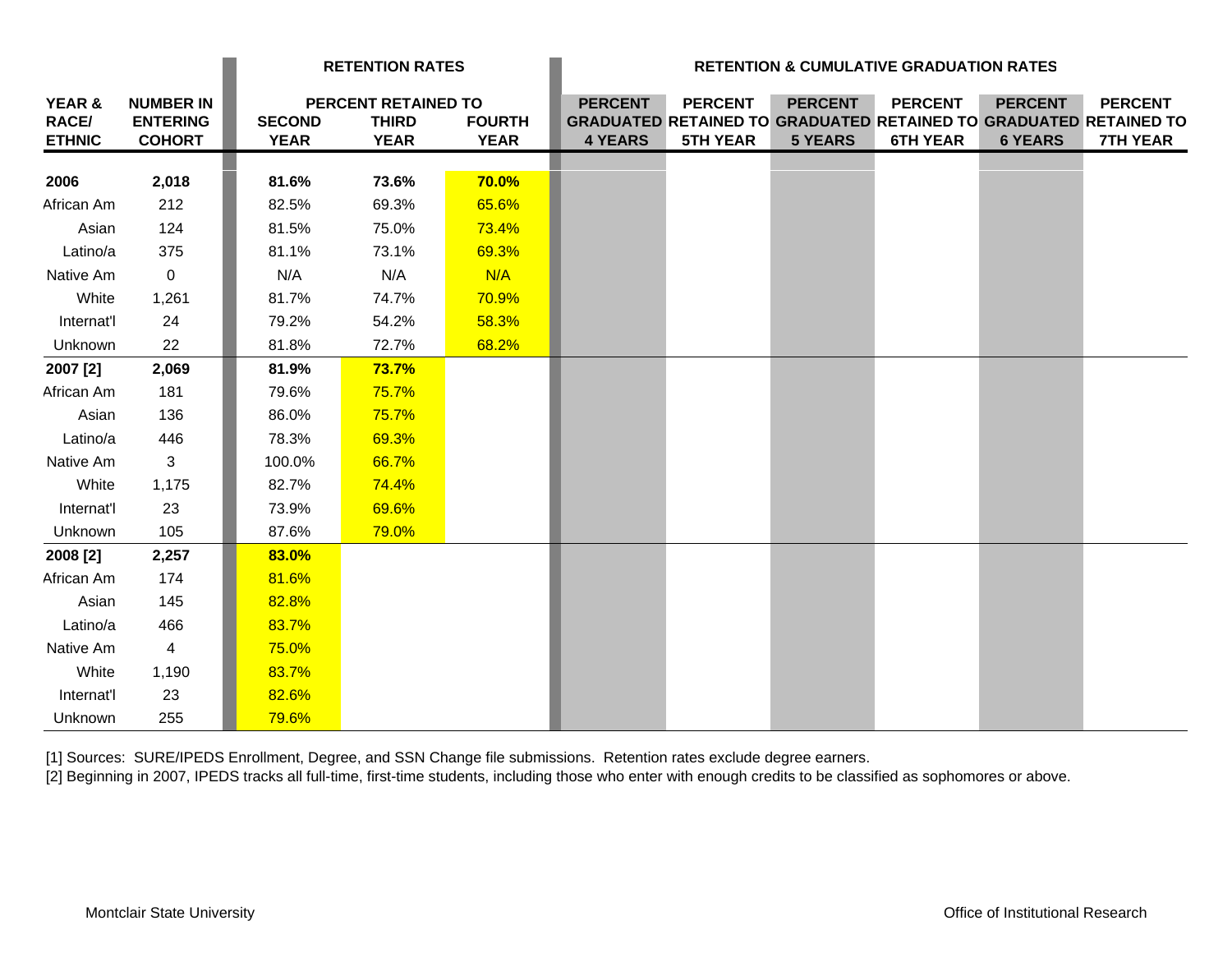# **TABLE 5: RETENTION AND GRADUATION RATES FOR FULL-TIME, FIRST TIME FRESHMAN COHORTS BY RACE/ETHNICITY AND SEX, FALL 2003 TO FALL 2008 [1]**

|                                         |                                                      | <b>RETENTION RATES</b>       |                                                           |                              | <b>RETENTION &amp; CUMULATIVE GRADUATION RATES</b> |                                                                                                               |                                  |                                   |                                  |                                   |
|-----------------------------------------|------------------------------------------------------|------------------------------|-----------------------------------------------------------|------------------------------|----------------------------------------------------|---------------------------------------------------------------------------------------------------------------|----------------------------------|-----------------------------------|----------------------------------|-----------------------------------|
| YEAR &<br><b>RACE/</b><br><b>ETHNIC</b> | <b>NUMBER IN</b><br><b>ENTERING</b><br><b>COHORT</b> | <b>SECOND</b><br><b>YEAR</b> | <b>PERCENT RETAINED TO</b><br><b>THIRD</b><br><b>YEAR</b> | <b>FOURTH</b><br><b>YEAR</b> | <b>PERCENT</b><br><b>4 YEARS</b>                   | <b>PERCENT</b><br><b>GRADUATED RETAINED TO GRADUATED RETAINED TO GRADUATED RETAINED TO</b><br><b>5TH YEAR</b> | <b>PERCENT</b><br><b>5 YEARS</b> | <b>PERCENT</b><br><b>6TH YEAR</b> | <b>PERCENT</b><br><b>6 YEARS</b> | <b>PERCENT</b><br><b>7TH YEAR</b> |
|                                         |                                                      |                              |                                                           |                              |                                                    |                                                                                                               |                                  |                                   |                                  |                                   |
| 2003                                    | 1,594                                                | 84.9%                        | 73.5%                                                     | 68.1%                        | 29.5%                                              | 37.8%                                                                                                         | 54.8%                            | 11.4%                             | 61.8%                            | 4.3%                              |
| African Am                              | 178                                                  | 84.3%                        | 73.0%                                                     | 70.8%                        | 24.7%                                              | 40.4%                                                                                                         | 51.7%                            | 11.2%                             | 57.3%                            | 5.6%                              |
| Female                                  | 113                                                  | 85.8%                        | 75.2%                                                     | 72.6%                        | 31.0%                                              | 36.3%                                                                                                         | 59.3%                            | 8.8%                              | 64.6%                            | 4.4%                              |
| Male                                    | 65                                                   | 81.5%                        | 69.2%                                                     | 67.7%                        | 13.8%                                              | 47.7%                                                                                                         | 38.5%                            | 15.4%                             | 44.6%                            | 7.7%                              |
| Asian                                   | 106                                                  | 83.0%                        | 74.5%                                                     | 65.1%                        | 36.8%                                              | 32.1%                                                                                                         | 55.7%                            | 12.3%                             | 61.3%                            | 6.6%                              |
| Female                                  | 59                                                   | 88.1%                        | 81.4%                                                     | 67.8%                        | 42.4%                                              | 32.2%                                                                                                         | 62.7%                            | 10.2%                             | 69.5%                            | 3.4%                              |
| Male                                    | 47                                                   | 76.6%                        | 66.0%                                                     | 61.7%                        | 29.8%                                              | 31.9%                                                                                                         | 46.8%                            | 14.9%                             | 51.1%                            | 10.6%                             |
| Latino/a                                | 267                                                  | 83.5%                        | 71.2%                                                     | 62.2%                        | 25.1%                                              | 36.7%                                                                                                         | 47.6%                            | 13.5%                             | 55.1%                            | 5.2%                              |
| Female                                  | 168                                                  | 83.9%                        | 75.6%                                                     | 63.7%                        | 26.8%                                              | 38.1%                                                                                                         | 51.8%                            | 11.9%                             | 57.7%                            | 4.2%                              |
| Male                                    | 99                                                   | 82.8%                        | 63.6%                                                     | 59.6%                        | 22.2%                                              | 34.3%                                                                                                         | 40.4%                            | 16.2%                             | 50.5%                            | 7.1%                              |
| Native Am                               | $\overline{7}$                                       | 100.0%                       | 100.0%                                                    | 85.7%                        | 28.6%                                              | 57.1%                                                                                                         | 28.6%                            | 57.1%                             | 71.4%                            | 14.3%                             |
| Female                                  | 4                                                    | 100.0%                       | 100.0%                                                    | 75.0%                        | 50.0%                                              | 50.0%                                                                                                         | 50.0%                            | 50.0%                             | 75.0%                            | 25.0%                             |
| Male                                    | 3                                                    | 100.0%                       | 100.0%                                                    | 100.0%                       | 0.0%                                               | 66.7%                                                                                                         | 0.0%                             | 66.7%                             | 66.7%                            | 0.0%                              |
| White                                   | 972                                                  | 85.9%                        | 74.7%                                                     | 70.2%                        | 30.9%                                              | 38.7%                                                                                                         | 58.2%                            | 10.3%                             | 65.3%                            | 3.4%                              |
| Female                                  | 553                                                  | 88.4%                        | 79.4%                                                     | 74.5%                        | 39.4%                                              | 36.0%                                                                                                         | 66.2%                            | 8.1%                              | 71.8%                            | 2.9%                              |
| Male                                    | 419                                                  | 82.6%                        | 68.5%                                                     | 64.4%                        | 19.6%                                              | 42.2%                                                                                                         | 47.7%                            | 13.1%                             | 56.8%                            | 4.1%                              |
| Internat'l                              | 29                                                   | 75.9%                        | 58.6%                                                     | 55.2%                        | 34.5%                                              | 20.7%                                                                                                         | 48.3%                            | 6.9%                              | 51.7%                            | 3.4%                              |
| Female                                  | 18                                                   | 83.3%                        | 66.7%                                                     | 61.1%                        | 33.3%                                              | 27.8%                                                                                                         | 55.6%                            | 11.1%                             | 61.1%                            | 5.6%                              |
| Male                                    | 11                                                   | 63.6%                        | 45.5%                                                     | 45.5%                        | 36.4%                                              | 9.1%                                                                                                          | 36.4%                            | $0.0\%$                           | 36.4%                            | 0.0%                              |
| Unknown                                 | 35                                                   | 80.0%                        | 65.7%                                                     | 60.0%                        | 25.7%                                              | 34.3%                                                                                                         | 40.0%                            | 17.1%                             | 45.7%                            | 8.6%                              |
| Female                                  | 19                                                   | 78.9%                        | 57.9%                                                     | 57.9%                        | 31.6%                                              | 21.1%                                                                                                         | 42.1%                            | 10.5%                             | 42.1%                            | 10.5%                             |
| Male                                    | 16                                                   | 81.3%                        | 75.0%                                                     | 62.5%                        | 18.8%                                              | 50.0%                                                                                                         | 37.5%                            | 25.0%                             | 50.0%                            | 6.3%                              |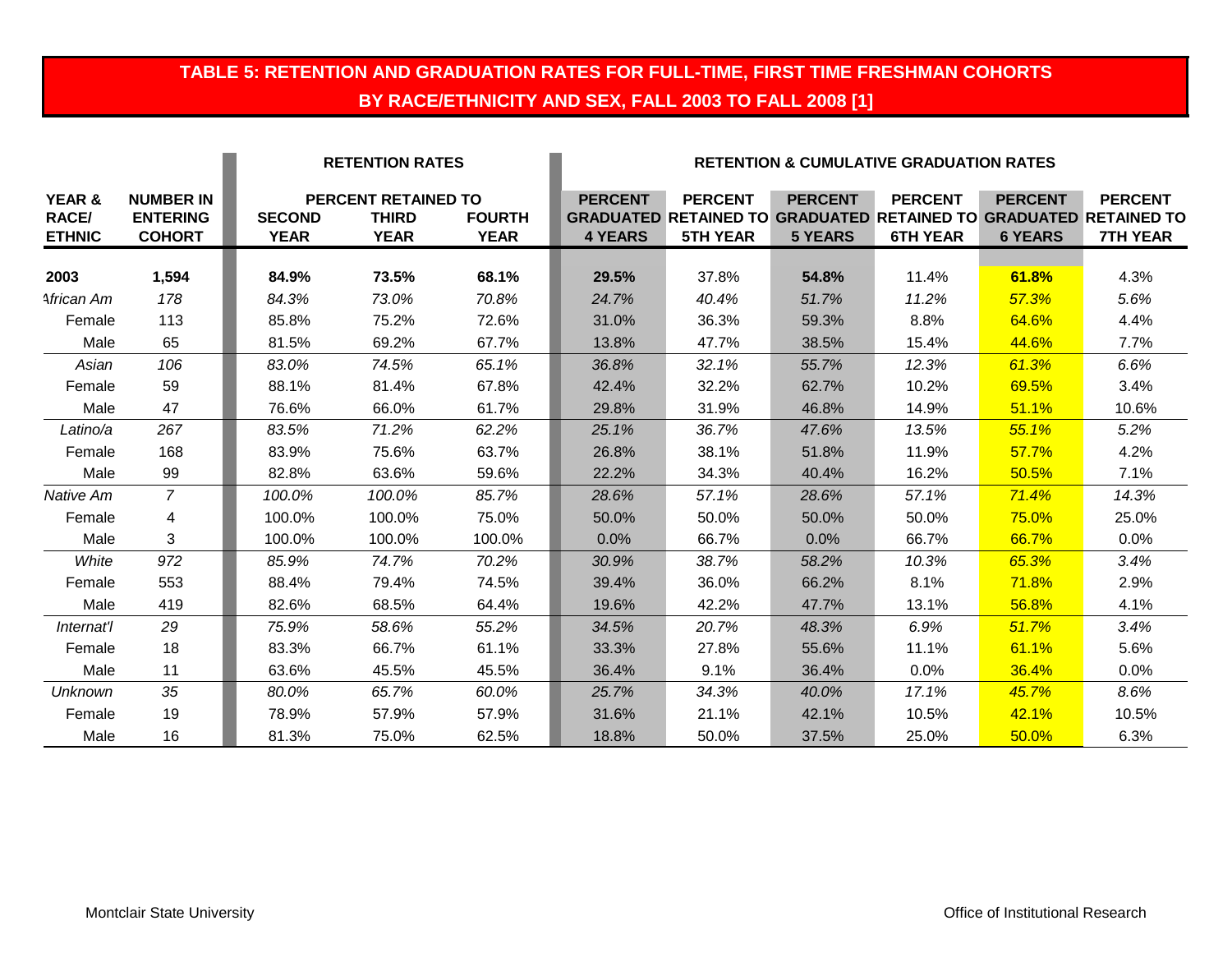|                        |                                     |               | <b>RETENTION RATES</b>              |               | <b>RETENTION &amp; CUMULATIVE GRADUATION RATES</b> |                                                                                            |                |                 |                |                 |
|------------------------|-------------------------------------|---------------|-------------------------------------|---------------|----------------------------------------------------|--------------------------------------------------------------------------------------------|----------------|-----------------|----------------|-----------------|
| YEAR &<br><b>RACE/</b> | <b>NUMBER IN</b><br><b>ENTERING</b> | <b>SECOND</b> | PERCENT RETAINED TO<br><b>THIRD</b> | <b>FOURTH</b> | <b>PERCENT</b>                                     | <b>PERCENT</b><br><b>GRADUATED RETAINED TO GRADUATED RETAINED TO GRADUATED RETAINED TO</b> | <b>PERCENT</b> | <b>PERCENT</b>  | <b>PERCENT</b> | <b>PERCENT</b>  |
| <b>ETHNIC</b>          | <b>COHORT</b>                       | <b>YEAR</b>   | <b>YEAR</b>                         | <b>YEAR</b>   | <b>4 YEARS</b>                                     | <b>5TH YEAR</b>                                                                            | <b>5 YEARS</b> | <b>6TH YEAR</b> | <b>6 YEARS</b> | <b>7TH YEAR</b> |
|                        |                                     |               |                                     |               |                                                    |                                                                                            |                |                 |                |                 |
| 2004                   | 1,737                               | 82.4%         | 71.4%                               | 67.5%         | 30.7%                                              | 36.4%                                                                                      | 55.6%          | 10.3%           |                |                 |
| African Am             | 195                                 | 80.0%         | 69.7%                               | 62.6%         | 27.7%                                              | 33.8%                                                                                      | 52.8%          | 7.7%            |                |                 |
| Female                 | 123                                 | 83.7%         | 74.8%                               | 66.7%         | 35.0%                                              | 32.5%                                                                                      | 60.2%          | 4.9%            |                |                 |
| Male                   | 72                                  | 73.6%         | 61.1%                               | 55.6%         | 15.3%                                              | 36.1%                                                                                      | 40.3%          | 12.5%           |                |                 |
| Asian                  | 121                                 | 81.0%         | 67.8%                               | 64.5%         | 28.1%                                              | 37.2%                                                                                      | 52.9%          | 9.9%            |                |                 |
| Female                 | 69                                  | 88.4%         | 79.7%                               | 72.5%         | 33.3%                                              | 39.1%                                                                                      | 59.4%          | 10.1%           |                |                 |
| Male                   | 52                                  | 71.2%         | 51.9%                               | 53.8%         | 21.2%                                              | 34.6%                                                                                      | 44.2%          | 9.6%            |                |                 |
| Latino/a               | 282                                 | 81.9%         | 72.7%                               | 67.7%         | 30.5%                                              | 37.9%                                                                                      | 54.6%          | 11.3%           |                |                 |
| Female                 | 168                                 | 88.1%         | 78.6%                               | 73.8%         | 36.9%                                              | 37.5%                                                                                      | 61.3%          | 10.7%           |                |                 |
| Male                   | 114                                 | 72.8%         | 64.0%                               | 58.8%         | 21.1%                                              | 38.6%                                                                                      | 44.7%          | 12.3%           |                |                 |
| Native Am              | 3                                   | 66.7%         | 33.3%                               | 33.3%         | 33.3%                                              | 33.3%                                                                                      | 33.3%          | 33.3%           |                |                 |
| Female                 | $\overline{2}$                      | 50.0%         | 50.0%                               | 50.0%         | 50.0%                                              | 0.0%                                                                                       | 50.0%          | 0.0%            |                |                 |
| Male                   | 1                                   | 100.0%        | 0.0%                                | $0.0\%$       | 0.0%                                               | 100.0%                                                                                     | 0.0%           | 100.0%          |                |                 |
| White                  | 1,056                               | 82.9%         | 71.6%                               | 68.8%         | 31.0%                                              | 36.9%                                                                                      | 57.0%          | 9.9%            |                |                 |
| Female                 | 608                                 | 85.4%         | 74.3%                               | 72.7%         | 36.3%                                              | 35.5%                                                                                      | 62.5%          | 8.9%            |                |                 |
| Male                   | 448                                 | 79.5%         | 67.9%                               | 63.6%         | 23.7%                                              | 38.8%                                                                                      | 49.6%          | 11.4%           |                |                 |
| Internat'l             | 35                                  | 91.4%         | 74.3%                               | 62.9%         | 45.7%                                              | 25.7%                                                                                      | 48.6%          | 22.9%           |                |                 |
| Female                 | 19                                  | 94.7%         | 73.7%                               | 68.4%         | 57.9%                                              | 21.1%                                                                                      | 63.2%          | 21.1%           |                |                 |
| Male                   | 16                                  | 87.5%         | 75.0%                               | 56.3%         | 31.3%                                              | 31.3%                                                                                      | 31.3%          | 25.0%           |                |                 |
| <b>Unknown</b>         | 45                                  | 82.2%         | 75.6%                               | 68.9%         | 35.6%                                              | 31.1%                                                                                      | 53.3%          | 13.3%           |                |                 |
| Female                 | 26                                  | 76.9%         | 73.1%                               | 61.5%         | 34.6%                                              | 26.9%                                                                                      | 50.0%          | 11.5%           |                |                 |
| Male                   | 19                                  | 89.5%         | 78.9%                               | 78.9%         | 36.8%                                              | 36.8%                                                                                      | 57.9%          | 15.8%           |                |                 |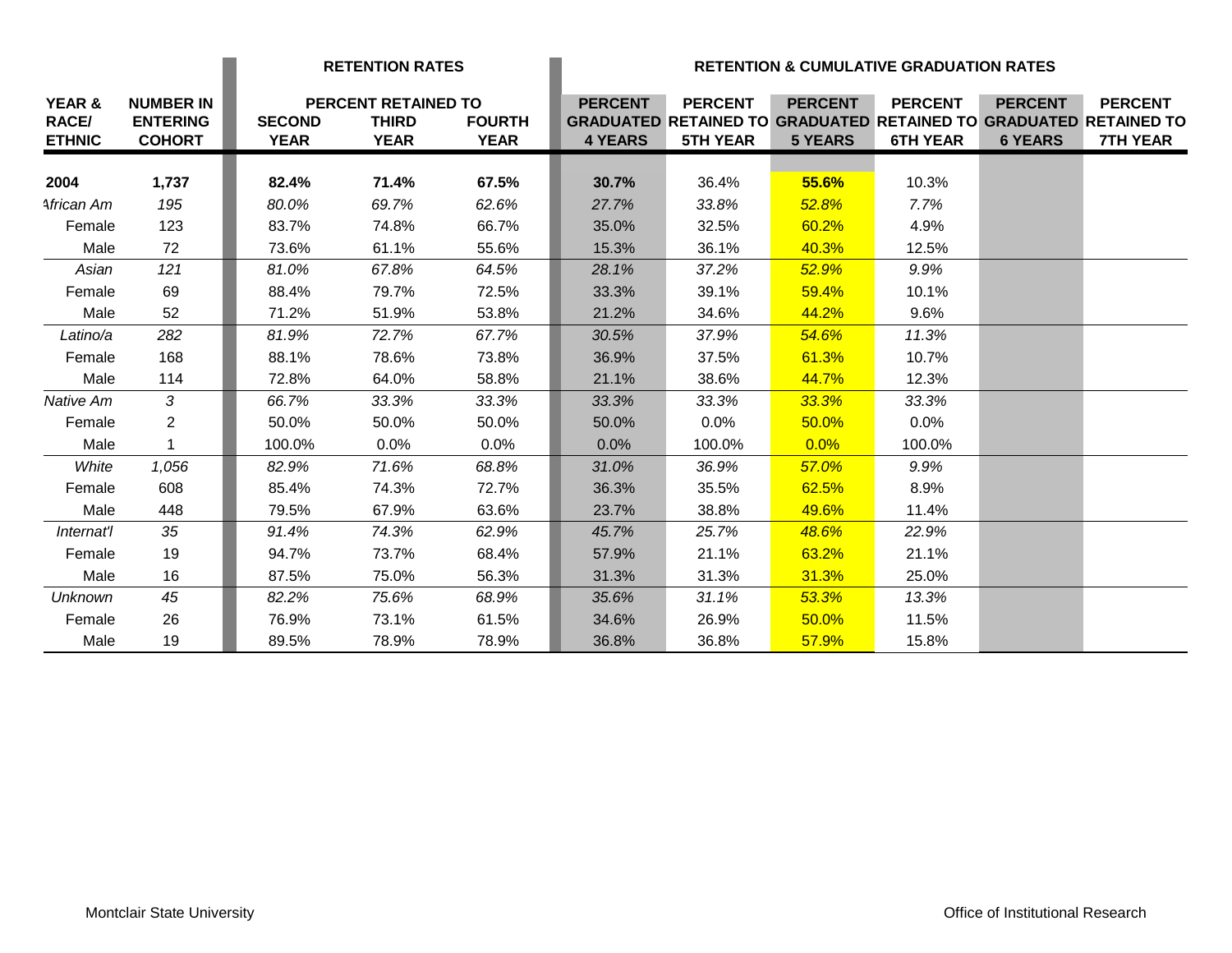|                        |                                     | <b>RETENTION RATES</b> |                                     |               |                |                                                                                            |                | <b>RETENTION &amp; CUMULATIVE GRADUATION RATES</b> |                |                 |
|------------------------|-------------------------------------|------------------------|-------------------------------------|---------------|----------------|--------------------------------------------------------------------------------------------|----------------|----------------------------------------------------|----------------|-----------------|
| YEAR &<br><b>RACE/</b> | <b>NUMBER IN</b><br><b>ENTERING</b> | <b>SECOND</b>          | PERCENT RETAINED TO<br><b>THIRD</b> | <b>FOURTH</b> | <b>PERCENT</b> | <b>PERCENT</b><br><b>GRADUATED RETAINED TO GRADUATED RETAINED TO GRADUATED RETAINED TO</b> | <b>PERCENT</b> | <b>PERCENT</b>                                     | <b>PERCENT</b> | <b>PERCENT</b>  |
| <b>ETHNIC</b>          | <b>COHORT</b>                       | <b>YEAR</b>            | <b>YEAR</b>                         | <b>YEAR</b>   | <b>4 YEARS</b> | <b>5TH YEAR</b>                                                                            | <b>5 YEARS</b> | <b>6TH YEAR</b>                                    | <b>6 YEARS</b> | <b>7TH YEAR</b> |
|                        |                                     |                        |                                     |               |                |                                                                                            |                |                                                    |                |                 |
| 2005                   | 1,868                               | 81.3%                  | 71.9%                               | 68.1%         | 34.0%          | 33.7%                                                                                      |                |                                                    |                |                 |
| African Am             | 201                                 | 75.1%                  | 62.2%                               | 59.2%         | 24.4%          | 32.3%                                                                                      |                |                                                    |                |                 |
| Female                 | 117                                 | 82.1%                  | 70.9%                               | 65.8%         | 32.5%          | 31.6%                                                                                      |                |                                                    |                |                 |
| Male                   | 84                                  | 65.5%                  | 50.0%                               | 50.0%         | 13.1%          | 33.3%                                                                                      |                |                                                    |                |                 |
| Asian                  | 130                                 | 83.8%                  | 73.8%                               | 70.0%         | 35.4%          | 35.4%                                                                                      |                |                                                    |                |                 |
| Female                 | 81                                  | 87.7%                  | 76.5%                               | 72.8%         | 38.3%          | 35.8%                                                                                      |                |                                                    |                |                 |
| Male                   | 49                                  | 77.6%                  | 69.4%                               | 65.3%         | 30.6%          | 34.7%                                                                                      |                |                                                    |                |                 |
| Latino/a               | 346                                 | 80.1%                  | 71.7%                               | 65.6%         | 32.9%          | 31.8%                                                                                      |                |                                                    |                |                 |
| Female                 | 206                                 | 85.9%                  | 79.6%                               | 72.3%         | 40.3%          | 33.5%                                                                                      |                |                                                    |                |                 |
| Male                   | 140                                 | 71.4%                  | 60.0%                               | 55.7%         | 22.1%          | 29.3%                                                                                      |                |                                                    |                |                 |
| Native Am              | 3                                   | 66.7%                  | 66.7%                               | 66.7%         | 66.7%          | $0.0\%$                                                                                    |                |                                                    |                |                 |
| Female                 | 0                                   | N/A                    | N/A                                 | N/A           | N/A            | N/A                                                                                        |                |                                                    |                |                 |
| Male                   | 3                                   | 66.7%                  | 66.7%                               | 66.7%         | 66.7%          | 0.0%                                                                                       |                |                                                    |                |                 |
| White                  | 1,146                               | 82.8%                  | 73.6%                               | 70.3%         | 36.1%          | 34.1%                                                                                      |                |                                                    |                |                 |
| Female                 | 645                                 | 85.1%                  | 78.1%                               | 74.6%         | 45.0%          | 29.6%                                                                                      |                |                                                    |                |                 |
| Male                   | 501                                 | 79.8%                  | 67.9%                               | 64.9%         | 24.8%          | 39.9%                                                                                      |                |                                                    |                |                 |
| Internat'l             | 29                                  | 79.3%                  | 79.3%                               | 72.4%         | 31.0%          | 44.8%                                                                                      |                |                                                    |                |                 |
| Female                 | 12                                  | 100.0%                 | 91.7%                               | 83.3%         | 41.7%          | 50.0%                                                                                      |                |                                                    |                |                 |
| Male                   | 17                                  | 64.7%                  | 70.6%                               | 64.7%         | 23.5%          | 41.2%                                                                                      |                |                                                    |                |                 |
| <b>Unknown</b>         | 13                                  | 61.5%                  | 46.2%                               | 46.2%         | 7.7%           | 38.5%                                                                                      |                |                                                    |                |                 |
| Female                 | 4                                   | 75.0%                  | 75.0%                               | 75.0%         | 0.0%           | 75.0%                                                                                      |                |                                                    |                |                 |
| Male                   | 9                                   | 55.6%                  | 33.3%                               | 33.3%         | 11.1%          | 22.2%                                                                                      |                |                                                    |                |                 |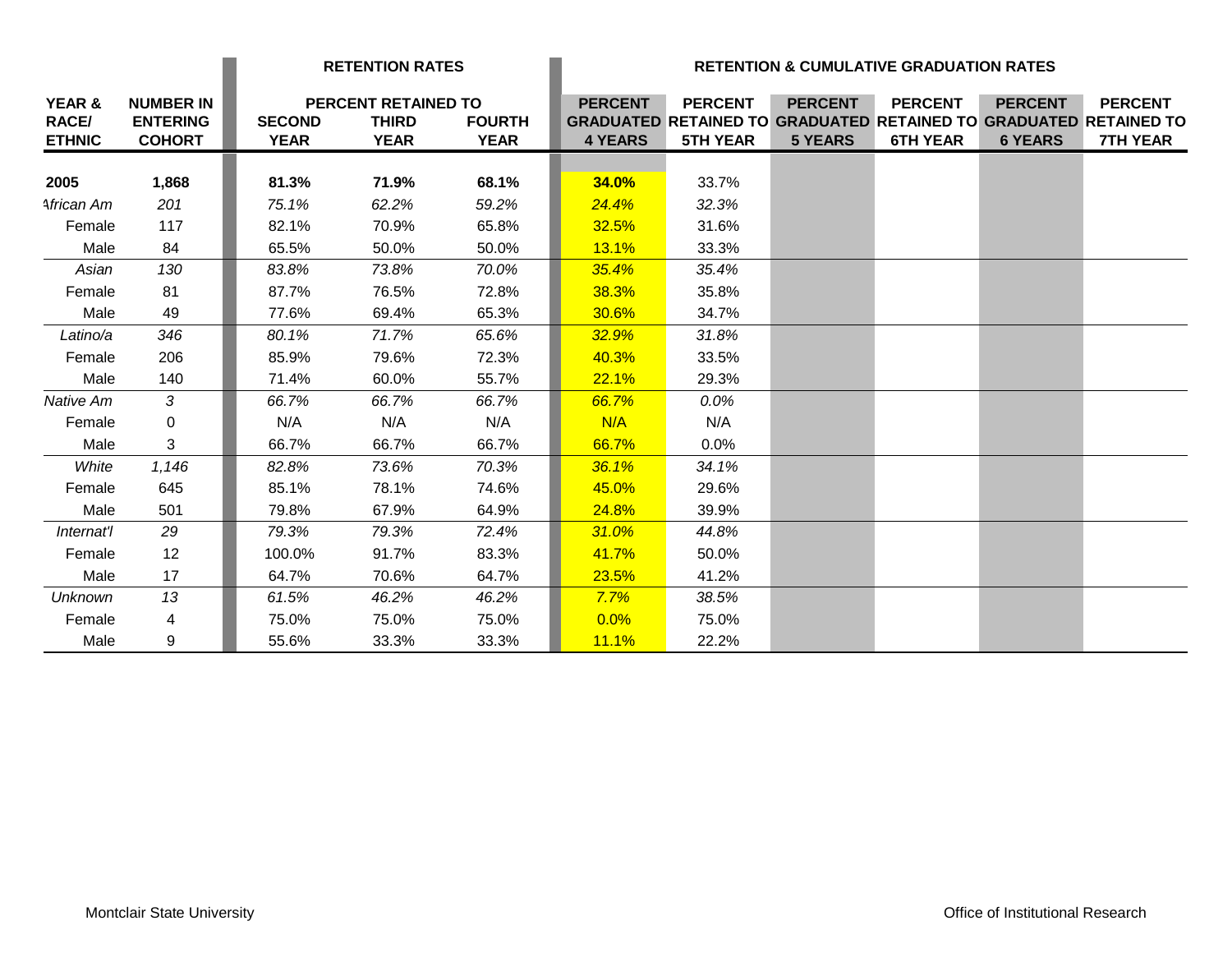|                                         |                                                      | <b>RETENTION RATES</b>       |                                                    |                              |                                  |                                   |                                  | <b>RETENTION &amp; CUMULATIVE GRADUATION RATES</b> |                                  |                                                                                                               |
|-----------------------------------------|------------------------------------------------------|------------------------------|----------------------------------------------------|------------------------------|----------------------------------|-----------------------------------|----------------------------------|----------------------------------------------------|----------------------------------|---------------------------------------------------------------------------------------------------------------|
| YEAR &<br><b>RACE/</b><br><b>ETHNIC</b> | <b>NUMBER IN</b><br><b>ENTERING</b><br><b>COHORT</b> | <b>SECOND</b><br><b>YEAR</b> | PERCENT RETAINED TO<br><b>THIRD</b><br><b>YEAR</b> | <b>FOURTH</b><br><b>YEAR</b> | <b>PERCENT</b><br><b>4 YEARS</b> | <b>PERCENT</b><br><b>5TH YEAR</b> | <b>PERCENT</b><br><b>5 YEARS</b> | <b>PERCENT</b><br><b>6TH YEAR</b>                  | <b>PERCENT</b><br><b>6 YEARS</b> | <b>PERCENT</b><br><b>GRADUATED RETAINED TO GRADUATED RETAINED TO GRADUATED RETAINED TO</b><br><b>7TH YEAR</b> |
| 2006                                    | 2,018                                                | 81.6%                        | 73.6%                                              | 70.0%                        |                                  |                                   |                                  |                                                    |                                  |                                                                                                               |
| African Am                              | 212                                                  | 82.5%                        | 69.3%                                              | 65.6%                        |                                  |                                   |                                  |                                                    |                                  |                                                                                                               |
| Female                                  | 141                                                  | 85.8%                        | 71.6%                                              | 68.8%                        |                                  |                                   |                                  |                                                    |                                  |                                                                                                               |
| Male                                    | 71                                                   | 76.1%                        | 64.8%                                              | 59.2%                        |                                  |                                   |                                  |                                                    |                                  |                                                                                                               |
| Asian                                   | 124                                                  | 81.5%                        | 75.0%                                              | 73.4%                        |                                  |                                   |                                  |                                                    |                                  |                                                                                                               |
| Female                                  | 63                                                   | 87.3%                        | 81.0%                                              | 81.0%                        |                                  |                                   |                                  |                                                    |                                  |                                                                                                               |
| Male                                    | 61                                                   | 75.4%                        | 68.9%                                              | 65.6%                        |                                  |                                   |                                  |                                                    |                                  |                                                                                                               |
| Latino/a                                | 375                                                  | 81.1%                        | 73.1%                                              | 69.3%                        |                                  |                                   |                                  |                                                    |                                  |                                                                                                               |
| Female                                  | 238                                                  | 82.4%                        | 74.8%                                              | 70.6%                        |                                  |                                   |                                  |                                                    |                                  |                                                                                                               |
| Male                                    | 137                                                  | 78.8%                        | 70.1%                                              | 67.2%                        |                                  |                                   |                                  |                                                    |                                  |                                                                                                               |
| Native Am                               | 0                                                    | N/A                          | N/A                                                | N/A                          |                                  |                                   |                                  |                                                    |                                  |                                                                                                               |
| Female                                  | $\mathbf 0$                                          | N/A                          | N/A                                                | N/A                          |                                  |                                   |                                  |                                                    |                                  |                                                                                                               |
| Male                                    | 0                                                    | N/A                          | N/A                                                | N/A                          |                                  |                                   |                                  |                                                    |                                  |                                                                                                               |
| White                                   | 1,261                                                | 81.7%                        | 74.7%                                              | 70.9%                        |                                  |                                   |                                  |                                                    |                                  |                                                                                                               |
| Female                                  | 728                                                  | 81.9%                        | 76.1%                                              | 73.1%                        |                                  |                                   |                                  |                                                    |                                  |                                                                                                               |
| Male                                    | 533                                                  | 81.4%                        | 72.8%                                              | 67.9%                        |                                  |                                   |                                  |                                                    |                                  |                                                                                                               |
| Internat'l                              | 24                                                   | 79.2%                        | 54.2%                                              | 58.3%                        |                                  |                                   |                                  |                                                    |                                  |                                                                                                               |
| Female                                  | 17                                                   | 82.4%                        | 58.8%                                              | 64.7%                        |                                  |                                   |                                  |                                                    |                                  |                                                                                                               |
| Male                                    | $\overline{7}$                                       | 71.4%                        | 42.9%                                              | 42.9%                        |                                  |                                   |                                  |                                                    |                                  |                                                                                                               |
| <b>Unknown</b>                          | 22                                                   | 81.8%                        | 72.7%                                              | 68.2%                        |                                  |                                   |                                  |                                                    |                                  |                                                                                                               |
| Female                                  | 10                                                   | 80.0%                        | 80.0%                                              | 80.0%                        |                                  |                                   |                                  |                                                    |                                  |                                                                                                               |
| Male                                    | 12                                                   | 83.3%                        | 66.7%                                              | 58.3%                        |                                  |                                   |                                  |                                                    |                                  |                                                                                                               |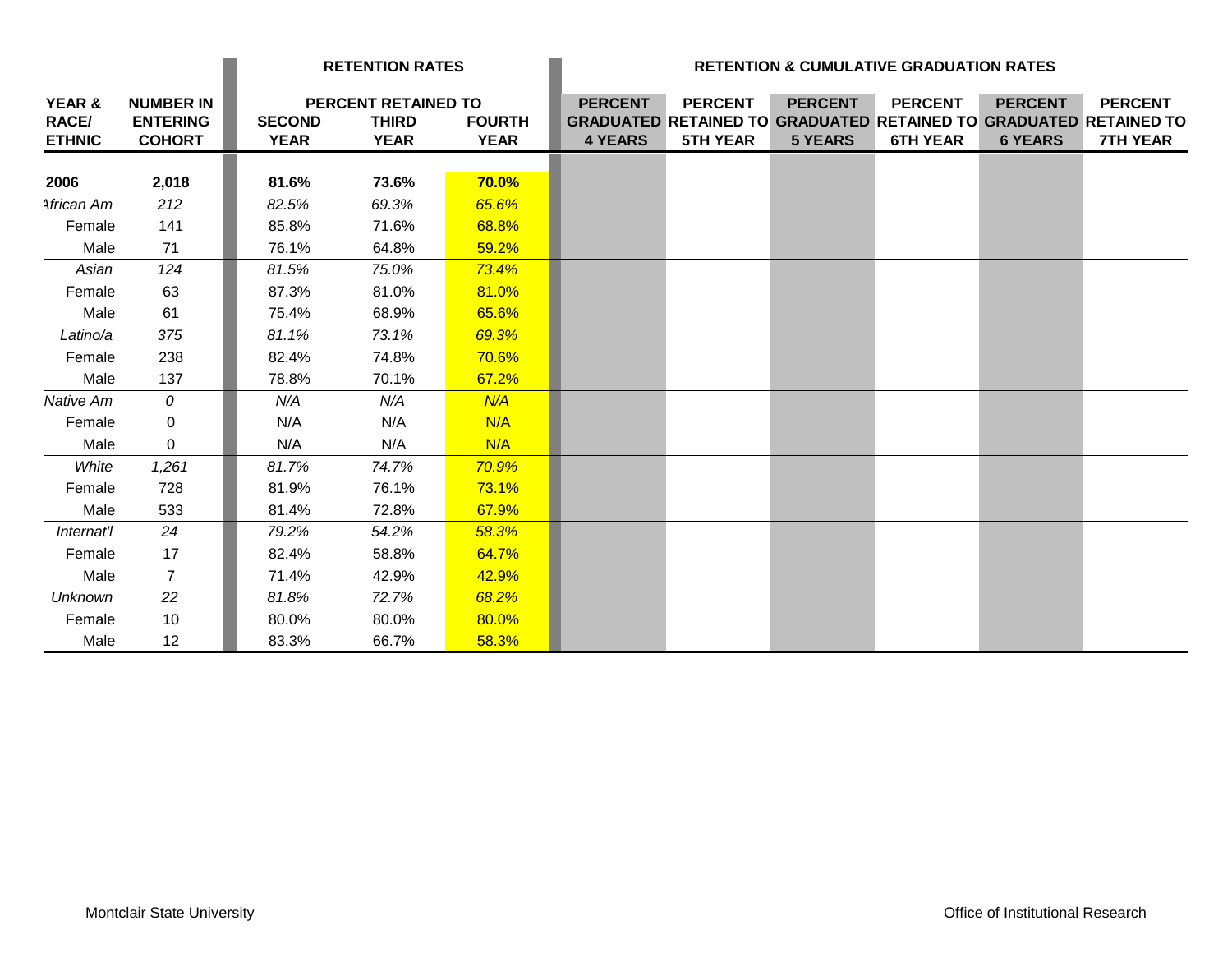|                                         |                                                      | <b>RETENTION RATES</b>       |                                                    |                              | <b>RETENTION &amp; CUMULATIVE GRADUATION RATES</b> |                                                                                                               |                                  |                                   |                                  |                                   |
|-----------------------------------------|------------------------------------------------------|------------------------------|----------------------------------------------------|------------------------------|----------------------------------------------------|---------------------------------------------------------------------------------------------------------------|----------------------------------|-----------------------------------|----------------------------------|-----------------------------------|
| YEAR &<br><b>RACE/</b><br><b>ETHNIC</b> | <b>NUMBER IN</b><br><b>ENTERING</b><br><b>COHORT</b> | <b>SECOND</b><br><b>YEAR</b> | PERCENT RETAINED TO<br><b>THIRD</b><br><b>YEAR</b> | <b>FOURTH</b><br><b>YEAR</b> | <b>PERCENT</b><br><b>4 YEARS</b>                   | <b>PERCENT</b><br><b>GRADUATED RETAINED TO GRADUATED RETAINED TO GRADUATED RETAINED TO</b><br><b>5TH YEAR</b> | <b>PERCENT</b><br><b>5 YEARS</b> | <b>PERCENT</b><br><b>6TH YEAR</b> | <b>PERCENT</b><br><b>6 YEARS</b> | <b>PERCENT</b><br><b>7TH YEAR</b> |
| 2007 [2]                                | 2,069                                                | 81.9%                        | 73.7%                                              |                              |                                                    |                                                                                                               |                                  |                                   |                                  |                                   |
| African Am                              | 181                                                  | 79.6%                        | 75.7%                                              |                              |                                                    |                                                                                                               |                                  |                                   |                                  |                                   |
| Female                                  | 113                                                  | 79.6%                        | 75.2%                                              |                              |                                                    |                                                                                                               |                                  |                                   |                                  |                                   |
| Male                                    | 68                                                   | 79.4%                        | 76.5%                                              |                              |                                                    |                                                                                                               |                                  |                                   |                                  |                                   |
| Asian                                   | 136                                                  | 86.0%                        | 75.7%                                              |                              |                                                    |                                                                                                               |                                  |                                   |                                  |                                   |
| Female                                  | 72                                                   | 91.7%                        | 81.9%                                              |                              |                                                    |                                                                                                               |                                  |                                   |                                  |                                   |
| Male                                    | 64                                                   | 79.7%                        | 68.8%                                              |                              |                                                    |                                                                                                               |                                  |                                   |                                  |                                   |
| Latino/a                                | 446                                                  | 78.3%                        | 69.3%                                              |                              |                                                    |                                                                                                               |                                  |                                   |                                  |                                   |
| Female                                  | 273                                                  | 81.3%                        | 72.9%                                              |                              |                                                    |                                                                                                               |                                  |                                   |                                  |                                   |
| Male                                    | 173                                                  | 73.4%                        | 63.6%                                              |                              |                                                    |                                                                                                               |                                  |                                   |                                  |                                   |
| Native Am                               | $\mathcal{S}$                                        | 100.0%                       | 66.7%                                              |                              |                                                    |                                                                                                               |                                  |                                   |                                  |                                   |
| Female                                  | $\overline{2}$                                       | 100.0%                       | 100.0%                                             |                              |                                                    |                                                                                                               |                                  |                                   |                                  |                                   |
| Male                                    | $\mathbf{1}$                                         | 100.0%                       | 0.0%                                               |                              |                                                    |                                                                                                               |                                  |                                   |                                  |                                   |
| White                                   | 1,175                                                | 82.7%                        | 74.4%                                              |                              |                                                    |                                                                                                               |                                  |                                   |                                  |                                   |
| Female                                  | 739                                                  | 82.9%                        | 75.0%                                              |                              |                                                    |                                                                                                               |                                  |                                   |                                  |                                   |
| Male                                    | 436                                                  | 82.3%                        | 73.4%                                              |                              |                                                    |                                                                                                               |                                  |                                   |                                  |                                   |
| Internat'l                              | 23                                                   | 73.9%                        | 69.6%                                              |                              |                                                    |                                                                                                               |                                  |                                   |                                  |                                   |
| Female                                  | 16                                                   | 75.0%                        | 68.8%                                              |                              |                                                    |                                                                                                               |                                  |                                   |                                  |                                   |
| Male                                    | $\overline{7}$                                       | 71.4%                        | 71.4%                                              |                              |                                                    |                                                                                                               |                                  |                                   |                                  |                                   |
| <b>Unknown</b>                          | 105                                                  | 87.6%                        | 79.0%                                              |                              |                                                    |                                                                                                               |                                  |                                   |                                  |                                   |
| Female                                  | 62                                                   | 82.3%                        | 74.2%                                              |                              |                                                    |                                                                                                               |                                  |                                   |                                  |                                   |
| Male                                    | 43                                                   | 95.3%                        | 86.0%                                              |                              |                                                    |                                                                                                               |                                  |                                   |                                  |                                   |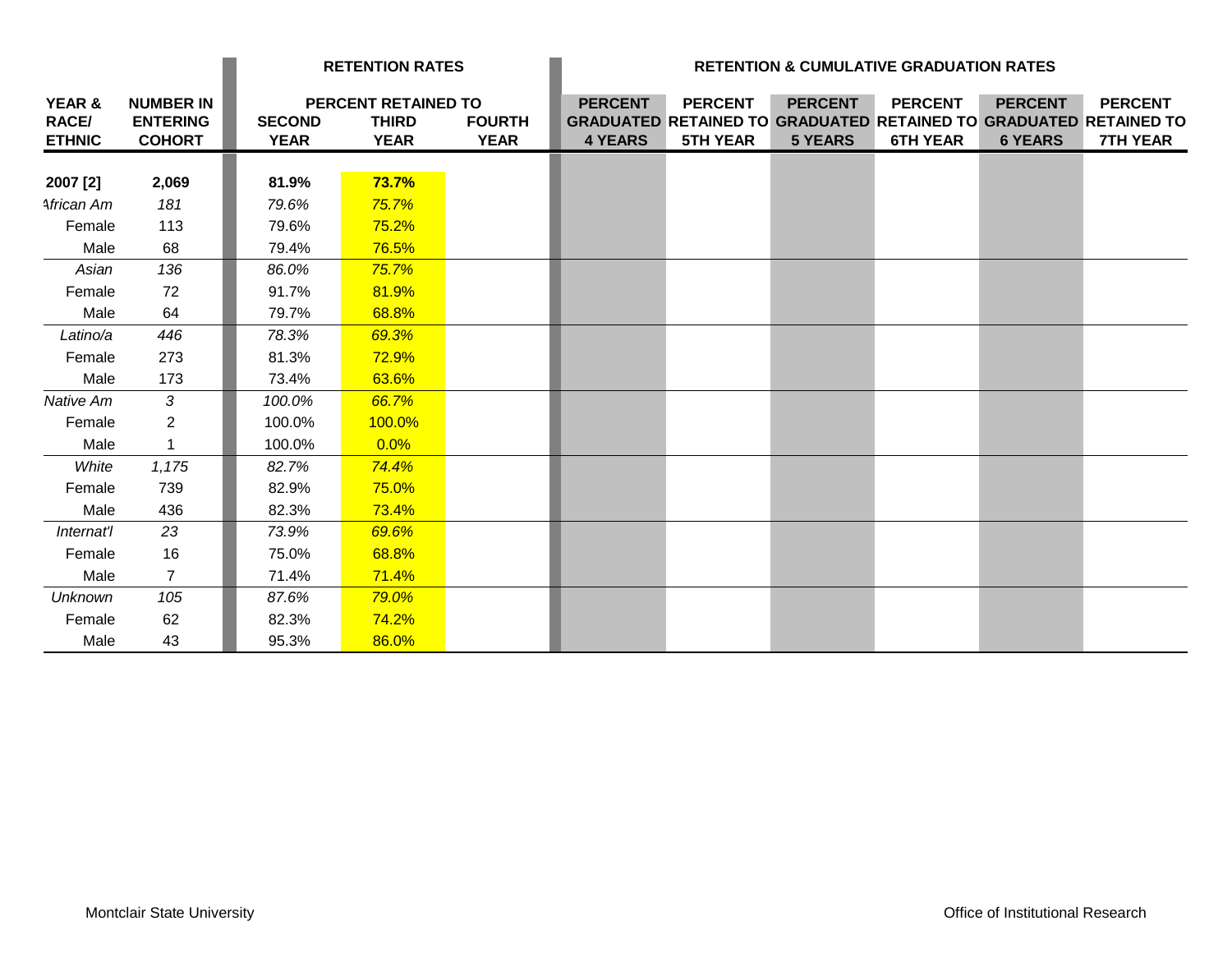|                                         |                                                      | <b>RETENTION RATES</b>       |                                                    |                              | <b>RETENTION &amp; CUMULATIVE GRADUATION RATES</b> |                                   |                                  |                                   |                                  |                                                                                                               |
|-----------------------------------------|------------------------------------------------------|------------------------------|----------------------------------------------------|------------------------------|----------------------------------------------------|-----------------------------------|----------------------------------|-----------------------------------|----------------------------------|---------------------------------------------------------------------------------------------------------------|
| YEAR &<br><b>RACE/</b><br><b>ETHNIC</b> | <b>NUMBER IN</b><br><b>ENTERING</b><br><b>COHORT</b> | <b>SECOND</b><br><b>YEAR</b> | PERCENT RETAINED TO<br><b>THIRD</b><br><b>YEAR</b> | <b>FOURTH</b><br><b>YEAR</b> | <b>PERCENT</b><br><b>4 YEARS</b>                   | <b>PERCENT</b><br><b>5TH YEAR</b> | <b>PERCENT</b><br><b>5 YEARS</b> | <b>PERCENT</b><br><b>6TH YEAR</b> | <b>PERCENT</b><br><b>6 YEARS</b> | <b>PERCENT</b><br><b>GRADUATED RETAINED TO GRADUATED RETAINED TO GRADUATED RETAINED TO</b><br><b>7TH YEAR</b> |
|                                         |                                                      |                              |                                                    |                              |                                                    |                                   |                                  |                                   |                                  |                                                                                                               |
| 2008 [2]                                | 2,257                                                | 83.0%                        |                                                    |                              |                                                    |                                   |                                  |                                   |                                  |                                                                                                               |
| African Am                              | 174                                                  | 81.6%                        |                                                    |                              |                                                    |                                   |                                  |                                   |                                  |                                                                                                               |
| Female                                  | 111                                                  | 83.8%                        |                                                    |                              |                                                    |                                   |                                  |                                   |                                  |                                                                                                               |
| Male                                    | 63                                                   | 77.8%                        |                                                    |                              |                                                    |                                   |                                  |                                   |                                  |                                                                                                               |
| Asian                                   | 145                                                  | 82.8%                        |                                                    |                              |                                                    |                                   |                                  |                                   |                                  |                                                                                                               |
| Female                                  | 81                                                   | 80.2%                        |                                                    |                              |                                                    |                                   |                                  |                                   |                                  |                                                                                                               |
| Male                                    | 64                                                   | 85.9%                        |                                                    |                              |                                                    |                                   |                                  |                                   |                                  |                                                                                                               |
| Latino/a                                | 466                                                  | 83.7%                        |                                                    |                              |                                                    |                                   |                                  |                                   |                                  |                                                                                                               |
| Female                                  | 294                                                  | 84.4%                        |                                                    |                              |                                                    |                                   |                                  |                                   |                                  |                                                                                                               |
| Male                                    | 172                                                  | 82.6%                        |                                                    |                              |                                                    |                                   |                                  |                                   |                                  |                                                                                                               |
| Native Am                               | $\overline{4}$                                       | 75.0%                        |                                                    |                              |                                                    |                                   |                                  |                                   |                                  |                                                                                                               |
| Female                                  | 3                                                    | 100.0%                       |                                                    |                              |                                                    |                                   |                                  |                                   |                                  |                                                                                                               |
| Male                                    | $\mathbf{1}$                                         | 0.0%                         |                                                    |                              |                                                    |                                   |                                  |                                   |                                  |                                                                                                               |
| White                                   | 1,190                                                | 83.7%                        |                                                    |                              |                                                    |                                   |                                  |                                   |                                  |                                                                                                               |
| Female                                  | 722                                                  | 85.0%                        |                                                    |                              |                                                    |                                   |                                  |                                   |                                  |                                                                                                               |
| Male                                    | 468                                                  | 81.6%                        |                                                    |                              |                                                    |                                   |                                  |                                   |                                  |                                                                                                               |
| Internat'l                              | 23                                                   | 82.6%                        |                                                    |                              |                                                    |                                   |                                  |                                   |                                  |                                                                                                               |
| Female                                  | 16                                                   | 75.0%                        |                                                    |                              |                                                    |                                   |                                  |                                   |                                  |                                                                                                               |
| Male                                    | $\overline{7}$                                       | 100.0%                       |                                                    |                              |                                                    |                                   |                                  |                                   |                                  |                                                                                                               |
| <b>Unknown</b>                          | 255                                                  | 79.6%                        |                                                    |                              |                                                    |                                   |                                  |                                   |                                  |                                                                                                               |
| Female                                  | 138                                                  | 83.3%                        |                                                    |                              |                                                    |                                   |                                  |                                   |                                  |                                                                                                               |
| Male                                    | 117                                                  | 75.2%                        |                                                    |                              |                                                    |                                   |                                  |                                   |                                  |                                                                                                               |

[1] Sources: SURE/IPEDS Enrollment, Degree, and SSN Change file submissions. Retention rates exclude degree earners.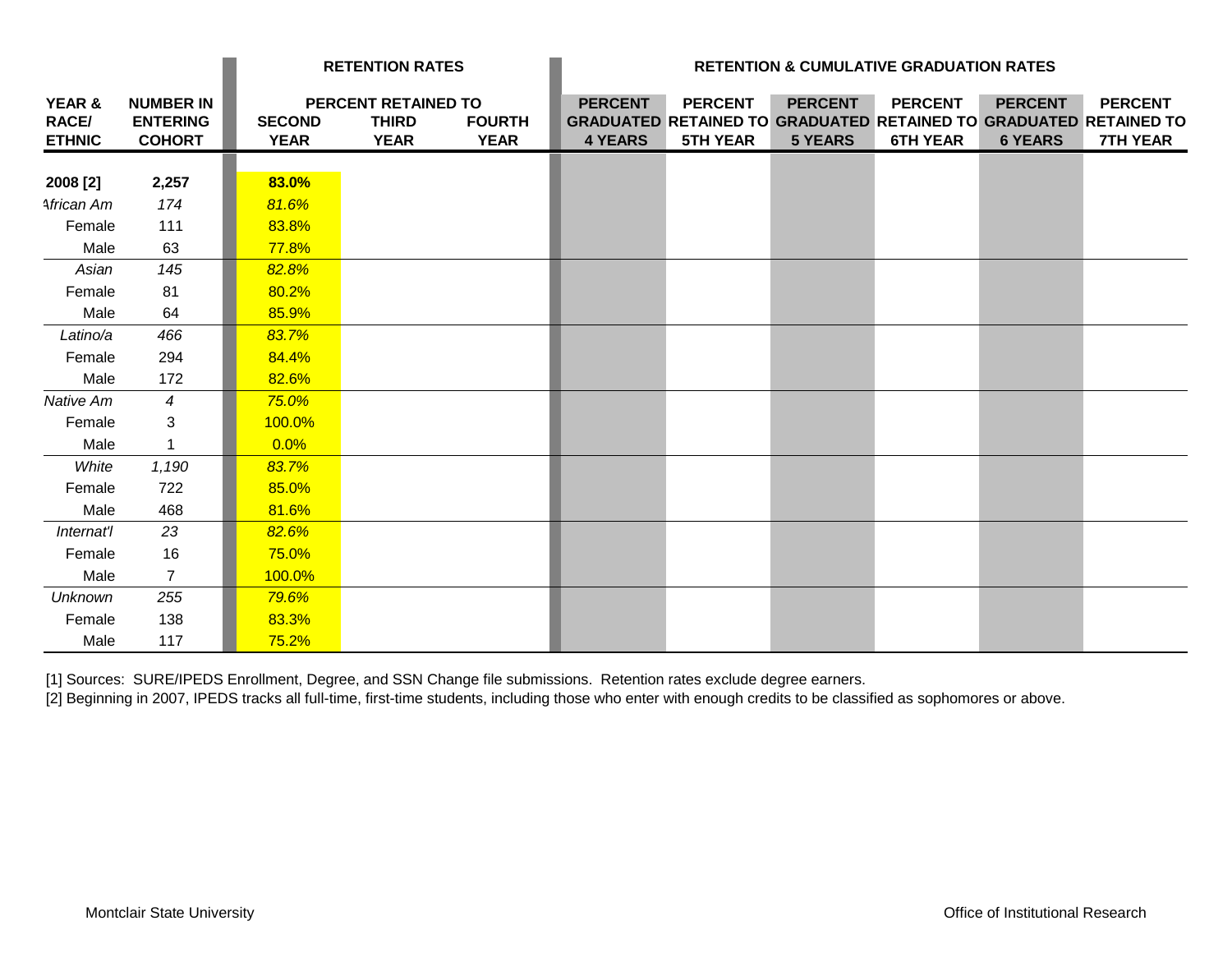

**CHART 1: GRADUATION RATES FOR COHORTS OF FULL-TIME, FIRST-TIME FRESHMEN**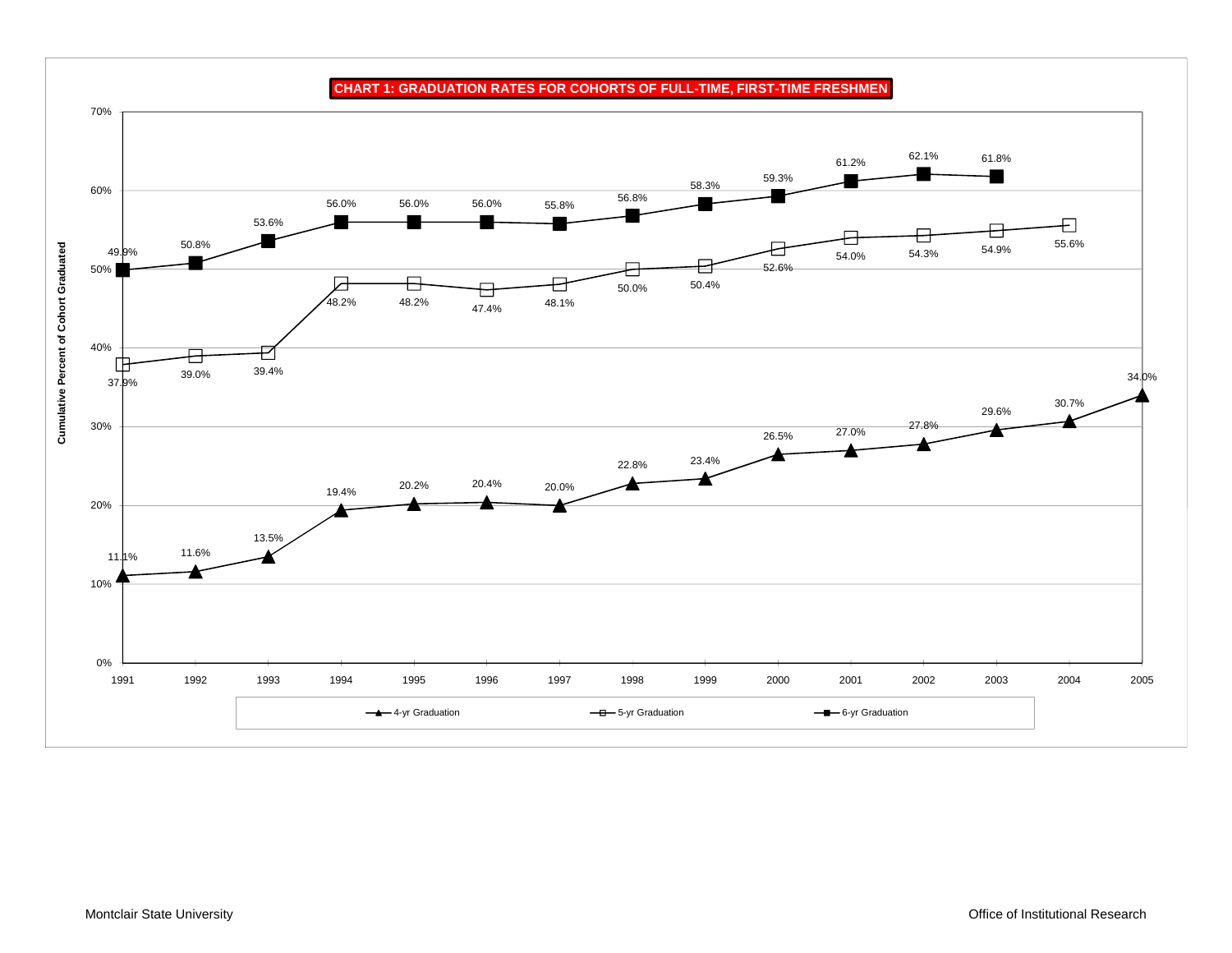#### **TABLE 6: LONG-TERM TRENDS IN GRADUATION RATES**

|         |                 |                 |                 |          | Completed Completed |
|---------|-----------------|-----------------|-----------------|----------|---------------------|
|         |                 |                 |                 | in Fifth | in Sixth            |
| Cohort  | 4-yr Graduation | 5-yr Graduation | 6-yr Graduation | Year     | Year                |
| 1991    | 11.1%           | 37.9%           | 49.9%           | 26.8%    | 12.0%               |
| 1992    | 11.6%           | 39.0%           | 50.8%           | 27.4%    | 11.8%               |
| 1993    | 13.5%           | 39.4%           | 53.6%           | 25.9%    | 14.2%               |
| 1994    | 19.4%           | 48.2%           | 56.0%           | 28.8%    | 7.8%                |
| 1995    | 20.2%           | 48.2%           | 56.0%           | 28.0%    | 7.8%                |
| 1996    | 20.4%           | 47.4%           | 56.0%           | 27.0%    | 8.6%                |
| 1997    | 20.0%           | 48.1%           | 55.8%           | 28.1%    | $7.7\%$             |
| 1998    | 22.8%           | 50.0%           | 56.8%           | 27.2%    | 6.8%                |
| 1999    | 23.4%           | 50.4%           | 58.3%           | 27.0%    | 7.9%                |
| 2000    | 26.5%           | 52.6%           | 59.3%           | 26.1%    | 6.7%                |
| 2001    | 27.0%           | 54.0%           | 61.2%           | 27.0%    | 7.2%                |
| 2002    | 27.8%           | 54.3%           | 62.1%           | 26.5%    | 7.8%                |
| 2003    | 29.6%           | 54.9%           | 61.8%           | 25.3%    | 6.9%                |
| 2004    | 30.7%           | 55.6%           |                 | 24.9%    |                     |
| 2005    | 34.0%           |                 |                 |          |                     |
| Average | 22.5%           | 48.6%           | 56.7%           | 26.9%    | 8.7%                |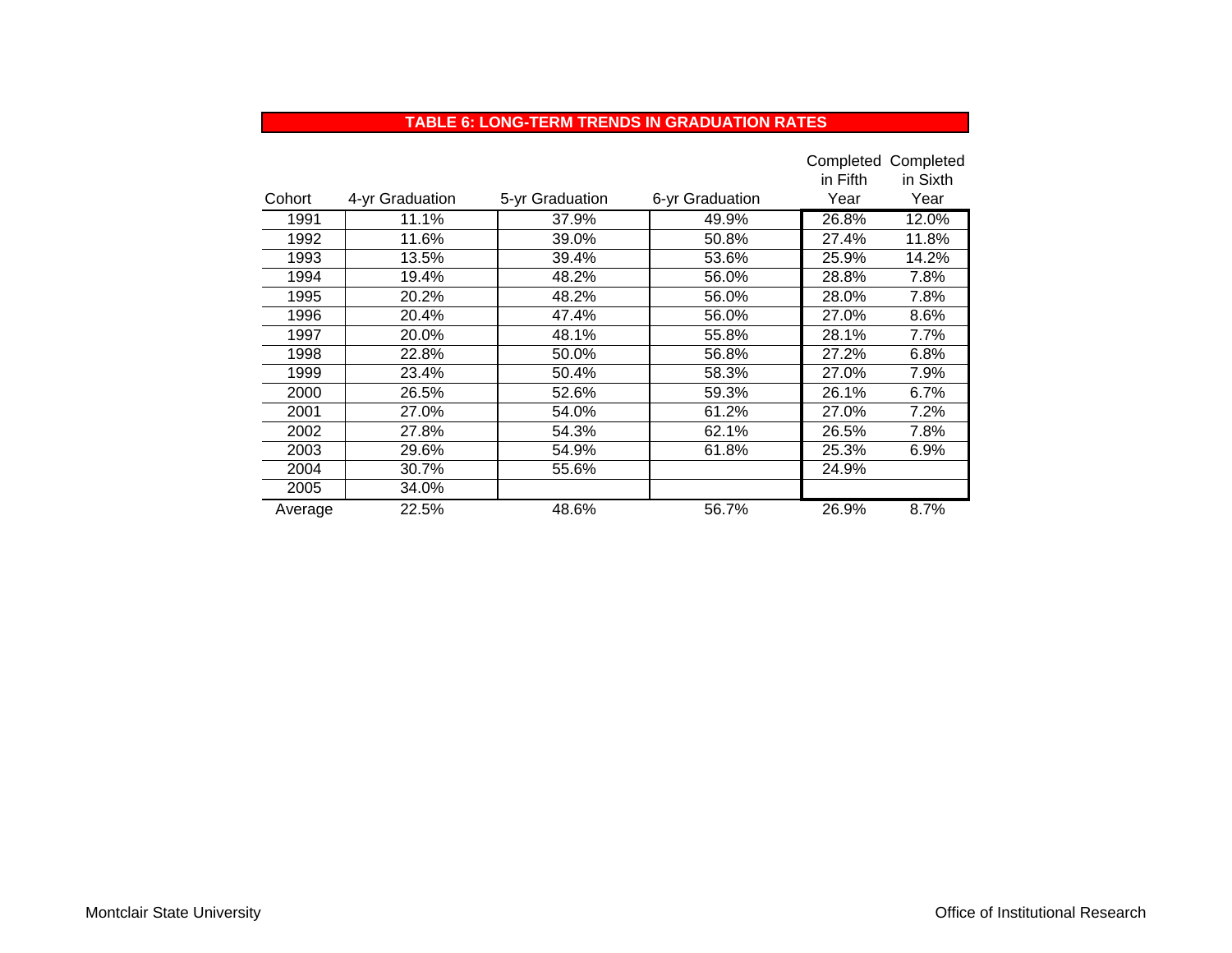**CHART 2: RETENTION RATES FOR COHORTS OF FULL-TIME, FIRST-TIME FRESHMEN**

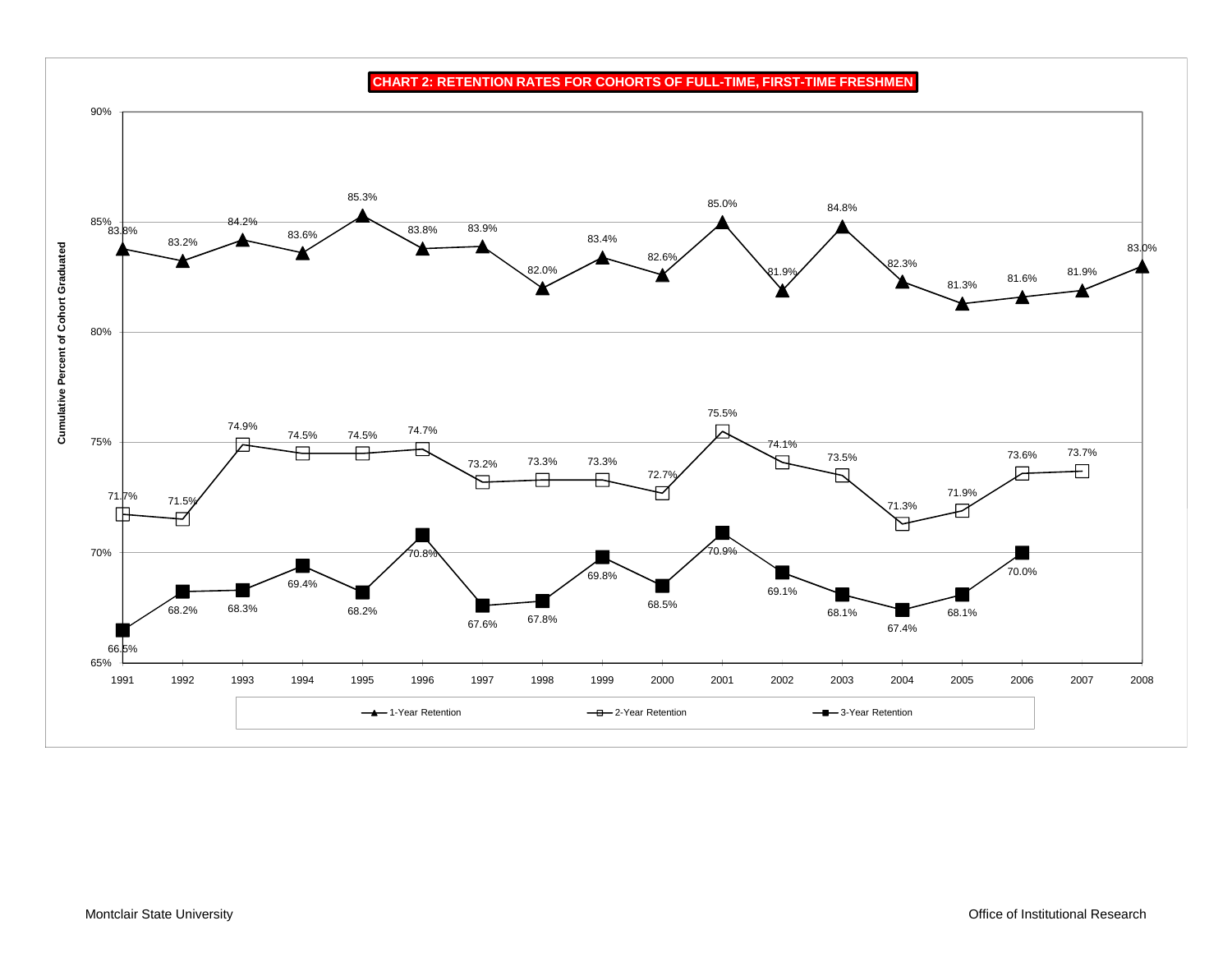|         | <b>First Semester</b> |                  |                  |                  | First Semester First Year Second Year Third Year |           |           |           |
|---------|-----------------------|------------------|------------------|------------------|--------------------------------------------------|-----------|-----------|-----------|
| Cohort  | <b>Retention</b>      | 1-Year Retention | 2-Year Retention | 3-Year Retention | Attrition                                        | Attrition | Attrition | Attrition |
| 1991    | <b>No</b>             | 83.8%            | 71.7%            | 66.5%            | <b>No</b>                                        | 16.2%     | 12.0%     | 5.3%      |
| 1992    | <b>Spring</b>         | 83.2%            | 71.5%            | 68.2%            | <b>Spring</b>                                    | 16.8%     | 11.7%     | 3.3%      |
| 1993    | <b>IPEDS</b>          | 84.2%            | 74.9%            | 68.3%            | <b>IPEDS</b>                                     | 15.8%     | 9.3%      | 6.6%      |
| 1994    | <b>Data</b>           | 83.6%            | 74.5%            | 69.4%            | <b>Data</b>                                      | 16.4%     | 9.1%      | 5.1%      |
| 1995    |                       | 85.3%            | 74.5%            | 68.2%            |                                                  | 14.7%     | 10.8%     | 6.3%      |
| 1996    | 94.4%                 | 83.8%            | 74.7%            | 70.8%            | 5.6%                                             | 16.2%     | 9.1%      | 3.9%      |
| 1997    | 95.1%                 | 83.9%            | 73.2%            | 67.6%            | 4.9%                                             | 16.1%     | 10.7%     | 5.6%      |
| 1998    | 94.0%                 | 82.0%            | 73.3%            | 67.8%            | 6.0%                                             | 18.0%     | 8.7%      | 5.5%      |
| 1999    | 95.1%                 | 83.4%            | 73.3%            | 69.8%            | 4.9%                                             | 16.6%     | 10.1%     | 3.5%      |
| 2000    | 94.6%                 | 82.6%            | 72.7%            | 68.5%            | 5.4%                                             | 17.4%     | 9.9%      | 4.2%      |
| 2001    | 94.6%                 | 85.0%            | 75.5%            | 70.9%            | 5.4%                                             | 15.0%     | 9.5%      | 4.6%      |
| 2002    | 94.2%                 | 81.9%            | 74.1%            | 69.1%            | 5.8%                                             | 18.1%     | 7.8%      | 5.0%      |
| 2003    | 93.5%                 | 84.8%            | 73.5%            | 68.1%            | 6.5%                                             | 15.2%     | 11.3%     | 5.4%      |
| 2004    | 94.0%                 | 82.3%            | 71.3%            | 67.4%            | 6.0%                                             | 17.7%     | 11.0%     | 3.9%      |
| 2005    | 94.7%                 | 81.3%            | 71.9%            | 68.1%            | 5.3%                                             | 18.7%     | 9.4%      | 3.8%      |
| 2006    | 93.4%                 | 81.6%            | 73.6%            | 70.0%            | 6.6%                                             | 18.4%     | 8.0%      | 3.6%      |
| 2007    | 94.0%                 | 81.9%            | 73.7%            |                  | 6.0%                                             | 18.1%     | 8.2%      |           |
| 2008    | 94.5%                 | 83.0%            |                  |                  | 5.5%                                             | 17.0%     |           |           |
| 2009    | 94.4%                 |                  |                  |                  | 5.6%                                             |           |           |           |
| Average | 94.3%                 | 83.2%            | 73.4%            | 68.7%            | 5.7%                                             | 16.8%     | 9.8%      | 4.7%      |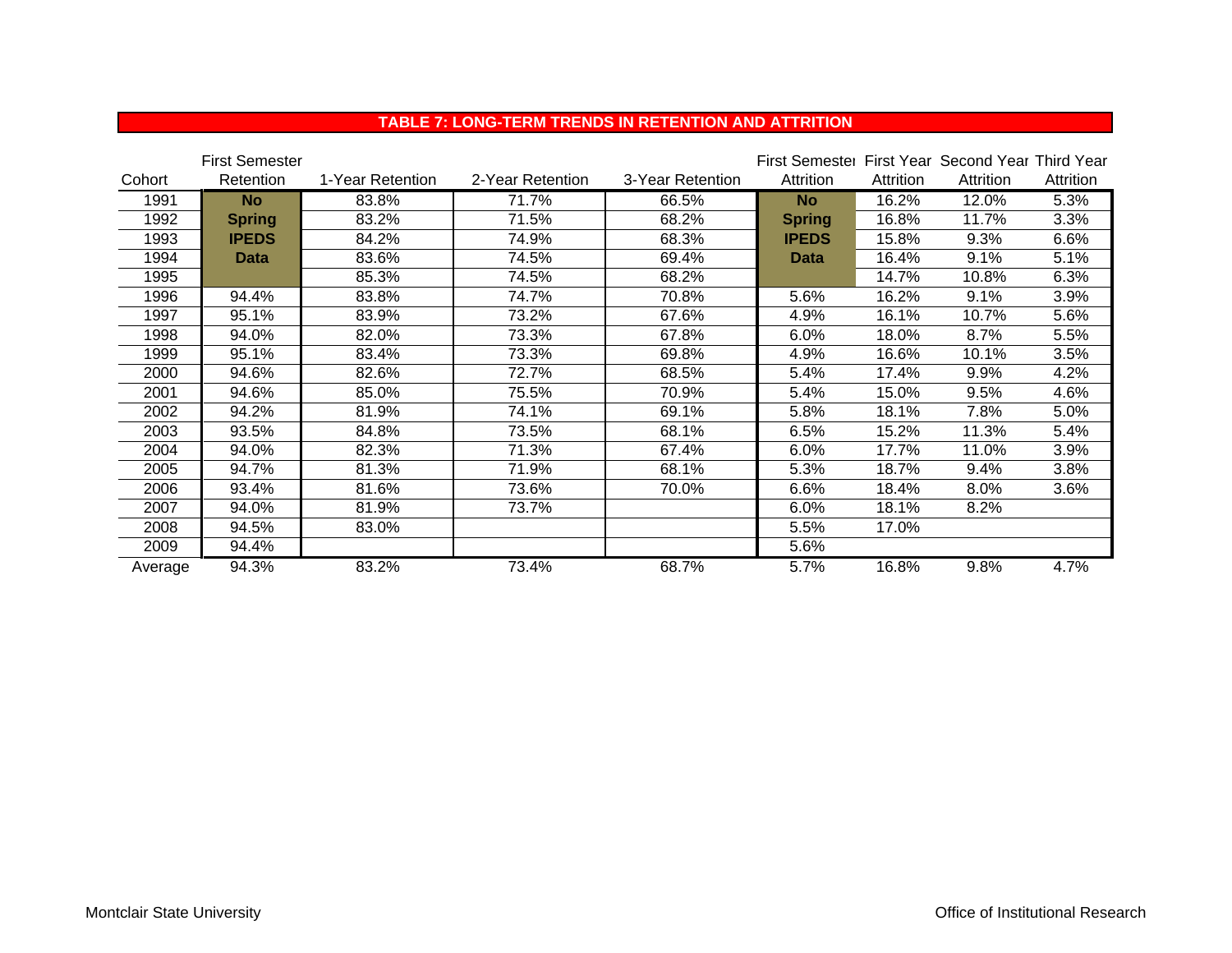#### **TABLE 8: 200% GRADUATION RATES FOR FULL-TIME, FIRST TIME FRESHMAN COHORTS FALL 2000 AND FALL 2001**

|                                                |                                                      |                              | <b>RETENTION RATES</b>                             |                              | <b>RETENTION &amp; CUMULATIVE GRADUATION RATES</b> |                                   |                                  |                                                                                                                                                    |                                  |                                   |                                  |                            |                           |                            |
|------------------------------------------------|------------------------------------------------------|------------------------------|----------------------------------------------------|------------------------------|----------------------------------------------------|-----------------------------------|----------------------------------|----------------------------------------------------------------------------------------------------------------------------------------------------|----------------------------------|-----------------------------------|----------------------------------|----------------------------|---------------------------|----------------------------|
| <b>YEAR</b><br><b>COHORT</b><br><b>ENTERED</b> | <b>NUMBER IN</b><br><b>ENTERING</b><br><b>COHORT</b> | <b>SECOND</b><br><b>YEAR</b> | PERCENT RETAINED TO<br><b>THIRD</b><br><b>YEAR</b> | <b>FOURTH</b><br><b>YEAR</b> | <b>PERCENT</b><br><b>4 YEARS</b>                   | <b>PERCENT</b><br><b>5TH YEAR</b> | <b>PERCENT</b><br><b>5 YEARS</b> | <b>PERCENT</b><br>GRADUATED RETAINED TO GRADUATED RETAINED TO GRADUATED RETAINED TO GRADUATED RETAINED TO GRADUATED RETAINED TO<br><b>6TH YEAR</b> | <b>PERCENT</b><br><b>6 YEARS</b> | <b>PERCENT</b><br><b>7TH YEAR</b> | <b>PERCENT</b><br><b>7 YEARS</b> | <b>PERCENT</b><br>8TH YEAR | <b>PERCENT</b><br>8 YEARS | <b>PERCENT</b><br>9TH YEAR |
| 2000                                           | 1,324                                                | 82.6%                        | 72.7%                                              | 68.5%                        | 26.5%                                              | 40.6%                             | 52.6%                            | 11.5%                                                                                                                                              | 59.3%                            | 5.0%                              | 61.0%                            | 1.4%                       | 62.5%                     | 1.3%                       |
| 2001                                           | 1,378                                                | 85.0%                        | 75.5%                                              | 70.9%                        | 27.0%                                              | 41.7%                             | 54.0%                            | 13.6%                                                                                                                                              | 61.2%                            | 5.6%                              | 63.8%                            | 2.9%                       | 64.8%                     | 1.9%                       |
| 2000                                           | 1,324                                                | 82.6%                        | 72.7%                                              | 68.5%                        | 26.5%                                              | 40.6%                             | 52.6%                            | 11.5%                                                                                                                                              | 59.3%                            | 5.0%                              | 61.0%                            | 1.4%                       | 62.5%                     | 1.3%                       |
| Female                                         | 827                                                  | 83.9%                        | 75.1%                                              | 71.3%                        | 30.8%                                              | 39.5%                             | 57.4%                            | 10.6%                                                                                                                                              | 63.4%                            | 5.3%                              | 65.3%                            | 1.5%                       | 66.9%                     | 0.8%                       |
| Male<br>2001                                   | 497<br>1,378                                         | 80.3%<br>85.0%               | 68.6%<br>75.5%                                     | 63.8%<br>70.9%               | 19.3%<br>27.0%                                     | 42.3%<br>41.7%                    | 44.5%<br>54.0%                   | 12.9%<br>13.6%                                                                                                                                     | 52.5%<br>61.2%                   | 4.4%<br>5.6%                      | 53.9%<br>63.8%                   | 1.2%<br>2.9%               | 55.1%<br>64.8%            | 2.0%<br>1.9%               |
| Female                                         | 826                                                  | 87.3%                        | 78.7%                                              | 75.3%                        | 32.6%                                              | 40.8%                             | 61.6%                            | 10.7%                                                                                                                                              | 67.6%                            | 4.2%                              | 69.7%                            | 2.1%                       | 70.6%                     | 1.3%                       |
| Male                                           | 552                                                  | 81.5%                        | 70.7%                                              | 64.3%                        | 18.7%                                              | 42.9%                             | 42.6%                            | 17.9%                                                                                                                                              | 51.8%                            | 7.6%                              | 54.9%                            | 4.2%                       | 56.2%                     | 2.7%                       |
|                                                |                                                      |                              |                                                    |                              |                                                    |                                   |                                  |                                                                                                                                                    |                                  |                                   |                                  |                            |                           |                            |
| 2000<br>African Am                             | 1,324<br>170                                         | 82.6%<br>86.5%               | 72.7%<br>70.0%                                     | 68.5%<br>63.5%               | 26.5%<br>27.6%                                     | 40.6%<br>32.9%                    | 52.6%<br>48.2%                   | 11.5%<br>10.0%                                                                                                                                     | 59.3%<br>53.5%                   | 5.0%<br>4.1%                      | 61.0%<br>54.7%                   | 1.4%<br>1.8%               | 62.5%<br>55.9%            | 1.3%<br>0.6%               |
| Asian<br>Latino/a                              | 73<br>229                                            | 78.1%<br>82.1%               | 74.0%<br>74.2%                                     | 65.8%<br>69.4%               | 27.4%<br>21.8%                                     | 42.5%<br>45.4%                    | 54.8%<br>47.6%                   | 11.0%<br>14.8%                                                                                                                                     | 58.9%<br>53.3%                   | 5.5%<br>9.2%                      | 63.0%<br>55.0%                   | 0.0%<br>2.2%               | 63.0%<br>58.1%            | 0.0%<br>2.6%               |
| Native Am                                      | 5                                                    | 20.0%                        | 40.0%                                              | 20.0%                        | 0.0%                                               | 20.0%                             | 20.0%                            | 0.0%                                                                                                                                               | 20.0%                            | 0.0%                              | 20.0%                            | 0.0%                       | 20.0%                     | 0.0%                       |
| White                                          | 776                                                  | 83.1%                        | 73.3%                                              | 70.9%                        | 28.5%                                              | 40.6%                             | 56.2%                            | 11.0%                                                                                                                                              | 63.7%                            | 3.9%                              | 65.3%                            | 0.9%                       | 66.6%                     | 1.0%                       |
| Internat'l                                     | 33                                                   | 84.8%                        | 78.8%                                              | 75.8%                        | 24.2%                                              | 51.5%                             | 48.5%                            | 6.1%                                                                                                                                               | 60.6%                            | 3.0%                              | 60.6%                            | 3.0%                       | 60.6%                     | 3.0%                       |
| Unknown                                        | 38                                                   | 71.1%                        | 57.9%                                              | 42.1%                        | 13.2%                                              | 34.2%                             | 31.6%                            | 15.8%                                                                                                                                              | 36.8%                            | 7.9%                              | 39.5%                            | 5.3%                       | 39.5%                     | 2.6%                       |
| 2001                                           | 1,378                                                | 85.0%                        | 75.5%                                              | 70.9%                        | 27.0%                                              | 41.7%                             | 54.0%                            | 13.6%                                                                                                                                              | 61.2%                            | 5.6%                              | 63.8%                            | 2.9%                       | 64.8%                     | 1.9%                       |
| African Am<br>Asian                            | 178<br>97                                            | 87.1%<br>84.5%               | 72.5%<br>74.2%                                     | 66.3%<br>63.9%               | 23.0%<br>32.0%                                     | 38.2%<br>32.0%                    | 47.2%<br>47.4%                   | 15.7%<br>14.4%                                                                                                                                     | 52.8%<br>56.7%                   | 6.2%<br>7.2%                      | 55.1%<br>58.8%                   | 2.8%<br>5.2%               | 56.7%<br>60.8%            | 2.8%<br>1.0%               |
| Latino/a                                       | 208                                                  | 83.7%                        | 74.5%                                              | 69.7%                        | 18.3%                                              | 45.7%                             | 48.6%                            | 14.9%                                                                                                                                              | 56.7%                            | 4.8%                              | 58.7%                            | 4.3%                       | 59.1%                     | 2.9%                       |
| Native Am                                      | 2                                                    | 100.0%                       | 50.0%                                              | 100.0%                       | 0.0%                                               | 50.0%                             | 50.0%                            | 50.0%                                                                                                                                              | 50.0%                            | 50.0%                             | 50.0%                            | 50.0%                      | 50.0%                     | 50.0%                      |
| White                                          | 785                                                  | 84.8%                        | 76.7%                                              | 72.7%                        | 30.6%                                              | 41.3%                             | 57.5%                            | 12.2%                                                                                                                                              | 64.2%                            | 5.5%                              | 67.4%                            | 2.4%                       | 68.4%                     | 1.5%                       |
| Internat'l                                     | 34                                                   | 94.1%                        | 91.2%                                              | 88.2%                        | 17.6%                                              | 67.6%                             | 58.8%                            | 26.5%                                                                                                                                              | 73.5%                            | 8.8%                              | 73.5%                            | 0.0%                       | 73.5%                     | 0.0%                       |
| Unknown                                        | 74                                                   | 81.1%                        | 67.6%                                              | 66.2%                        | 21.6%                                              | 43.2%                             | 55.4%                            | 10.8%                                                                                                                                              | 62.2%                            | 2.7%                              | 63.5%                            | 1.4%                       | 63.5%                     | 1.4%                       |
| 2000                                           | 1,324                                                | 82.6%                        | 72.7%                                              | 68.5%                        | 26.5%                                              | 40.6%                             | 52.6%                            | 11.5%                                                                                                                                              | 59.3%                            | 5.0%                              | 61.0%                            | 1.4%                       | 62.5%                     | 1.3%                       |
| Regular                                        | 1,000                                                | 83.6%                        | 74.7%                                              | 70.8%                        | 29.7%                                              | 40.6%                             | 56.4%                            | 10.4%                                                                                                                                              | 62.3%                            | 4.7%                              | 64.2%                            | 1.5%                       | 65.5%                     | 1.2%                       |
| <b>EOF</b>                                     | 139                                                  | 87.1%                        | 77.0%                                              | 70.5%                        | 24.5%                                              | 43.9%                             | 52.5%                            | 15.1%                                                                                                                                              | 62.6%                            | 5.8%                              | 64.0%                            | 1.4%                       | 64.7%                     | 0.7%                       |
| Special                                        | 185                                                  | 73.5%                        | 58.4%                                              | 54.6%                        | 10.8%                                              | 37.8%                             | 31.9%                            | 14.6%                                                                                                                                              | 40.5%                            | 5.9%                              | 41.6%                            | 0.5%                       | 44.3%                     | 2.2%                       |
| 2001                                           | 1,378                                                | 85.0%                        | 75.5%                                              | 70.9%                        | 27.0%                                              | 41.7%                             | 54.0%                            | 13.6%                                                                                                                                              | 61.2%                            | 5.6%                              | 63.8%                            | 2.9%                       | 64.8%                     | 1.9%                       |
| Regular                                        | 1,091                                                | 85.3%                        | 76.2%                                              | 71.7%                        | 29.7%                                              | 40.0%                             | 55.6%                            | 13.2%                                                                                                                                              | 62.8%                            | 5.7%                              | 65.4%                            | 2.5%                       | 66.3%                     | 1.8%                       |
| <b>EOF</b>                                     | 131                                                  | 88.5%                        | 77.9%                                              | 71.0%                        | 17.6%                                              | 49.6%                             | 49.6%                            | 13.7%                                                                                                                                              | 57.3%                            | 3.8%                              | 59.5%                            | 3.1%                       | 61.1%                     | 1.5%                       |
| Special                                        | 156                                                  | 79.5%                        | 68.6%                                              | 65.4%                        | 16.0%                                              | 46.8%                             | 46.2%                            | 16.0%                                                                                                                                              | 53.8%                            | 6.4%                              | 55.8%                            | 5.8%                       | 57.7%                     | 2.6%                       |